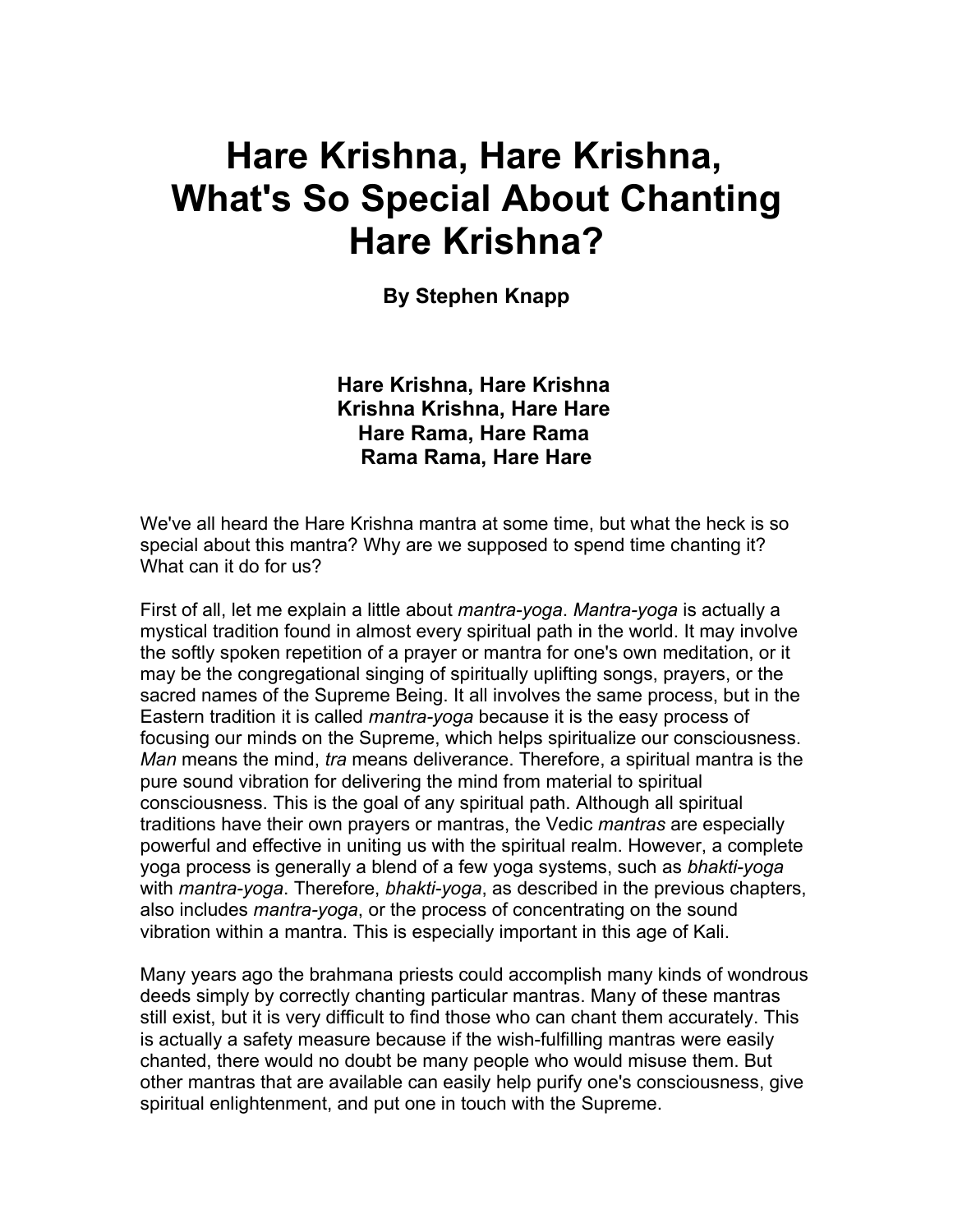In *Bhagavad-gita* (10.25) Sri Krishna explains that He is the transcendental *om* mantra and that the chanting of *japa* (chanting a mantra quietly for one's own meditation) is the purest of His representations and sacrifices. It is understood that by chanting *japa* and hearing the holy sounds of the mantra, one can come to the platform of spiritual realization. This is the process of *mantra-yoga*. Even though the mantra is powerful in itself, when the mantra is chanted by a great devotee, it becomes more powerful. This is the effect when a disciple is fortunate enough to take initiation from a spiritually powerful master who gives him a mantra for spiritual purposes. Then the disciple can make rapid progress by utilizing the mantra.

In this age of Kali-yuga the process of chanting *japa* or mantra meditation is much more effective than practicing other spiritual paths that include meditating on the void or Brahman effulgence, or trying to control the life air within the body as in *raja-yoga*. Only a very few can become perfect at moving the life air up to the top of the head or raising the *kundalini* force up through the various *chakras*. And meditating on the void becomes useless as soon as there is the slightest external distraction, which in this age of Kali is a continuous thing. Therefore, the most effective means of focusing the consciousness is to concentrate on the sound vibration of a mantra.

There are two mantras that are especially recommended in the Vedic literature. One is *omkara* or the *om* mantra, and the other is Hare Krishna, Hare Krishna, Krishna Krishna, Hare Hare/Hare Rama, Hare Rama, Rama Rama, Hare Hare, which is known as the *maha* or great mantra. It is explained that these two mantras can deliver one to the realm beyond material existence.

*Omkara* (*pranava*) is considered to be the sound incarnation of the Supreme Personality of God and is identical with the Supreme Lord. It is beginningless, changeless, supreme and free from any external contamination. The *Naradapancharatra* states: "When the transcendental sound vibration is practiced by a conditioned soul, the Supreme Lord is present on his tongue." The *Atharva-veda* and the *Mandukya Upanishad* both mention the importance of *omkara*. *Omkara* is said to be the beginning, middle, and end, and is eternal, beyond all material restrictions or contaminations.

Actually, the chanting of *omkara* is generally practiced by those engaged in the mystic yoga process. However, anyone who chants Vedic verses will also be chanting *om*, because *om* is often included as the *bija* or seed mantra at the beginning of many such verses or other mantras. By chanting *om* and controlling the breathing perfectly, which is mostly a mechanical way of steadying the mind, one is eventually able to go into trance or *samadhi*. Through this system, one gradually changes the tendencies of the materially absorbed mind and makes it spiritualized. But this takes many years to perfect and such a slow process is hardly practical in this age. If one is not initiated into the brahminical way of knowledge, he will find it difficult to understand the depths of *omkara* and will not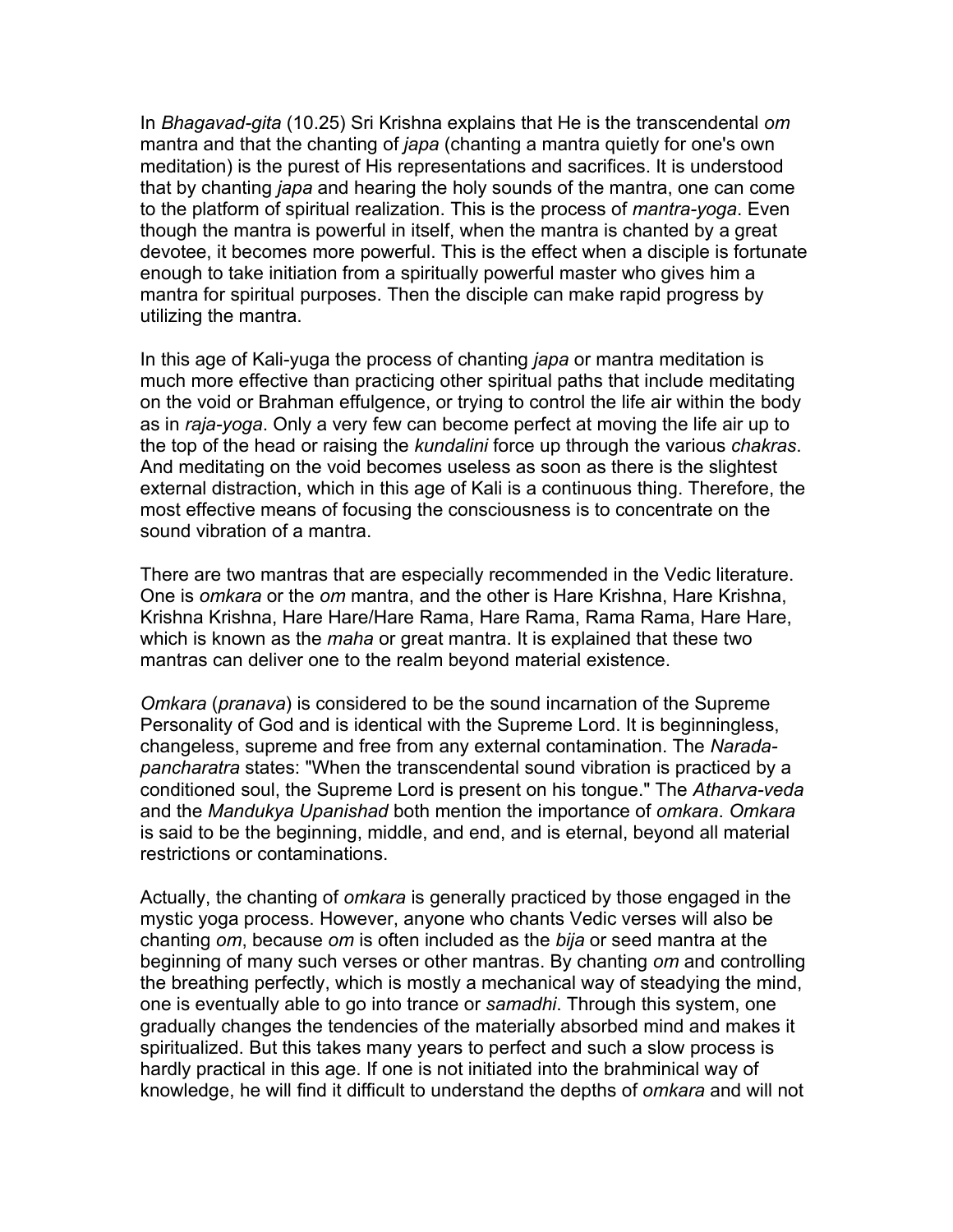likely be able to get the desired results from chanting it. Therefore, it is not advised that people in general chant *omkara* in this age of Kali-yuga and with the expectation of reaching full spiritual perfection because they are often not qualified or unable to chant it properly to attain the inner depths of spiritual completion. [Much more information about *om*, its significance and how to chant it is in our ebook on "*[Meditation](http://www.stephen-knapp.com/meditation.htm)*".]

The mantra that is meant to be chanted in this age is easy and is actually more directly connected with the Supreme than the sound vibration of *omkara* because it contains the direct holy names of the Lord. So the mantra for Kali-yuga is the *maha-mantra*, or great mantra for deliverance, which is Hare Krishna, Hare Krishna, Krishna Krishna, Hare Hare/Hare Rama, Hare Rama, Rama Rama, Hare Hare.

## **CHANTING THE MAHA-MANTRA**

There are many Vedic references which specifically recommend the chanting of the Hare Krishna *maha-mantra* as the most effective and advantageous means of reaching spiritual realization and counteracting all the problems of this age. Some of these verses are the following:

These sixteen words--Hare Krishna, Hare Krishna, Krishna Krishna, Hare Hare/Hare Rama, Hare Rama, Rama Rama, Hare Hare--are especially meant for counteracting the ill effects of the present age of quarrel and anxiety. (*Kalisantarana Upanishad*)

All mantras and all processes for self-realization are compressed into the Hare Krishna *maha-mantra*. (*Narada-pancaratra*)

Chant the holy names, chant the holy names, chant the holy names. In this age of Kali [the age of quarrel and confusion] without a doubt there is no other way, there is no other way, there is no other way. (*Brihan-naradiya Purana* 38.126)

In this age there is no use in meditation, sacrifice and temple worship. Simply by chanting the holy name of Krishna--Hare Krishna, Hare Krishna, Krishna Krishna, Hare Hare/Hare Rama, Hare Rama, Rama Rama, Hare Hare--one can achieve perfect self-realization. (*Vishnu Purana* 6.2.17)

The self-realization which was achieved in the Satya millennium by meditation, in the Treta millennium by the performance of different sacrifices, and in the Dvapara millennium by worship of Lord Krishna [as the Deity in the temple], can be achieved in the age of Kali simply by chanting the holy names, Hare Krishna. (*Bhag*.12.3.52) (Verses similar to this are also found in the *Padma Purana, Uttara-khanda* 72.25, and the *Brihan-naradiya Purana* 38.97)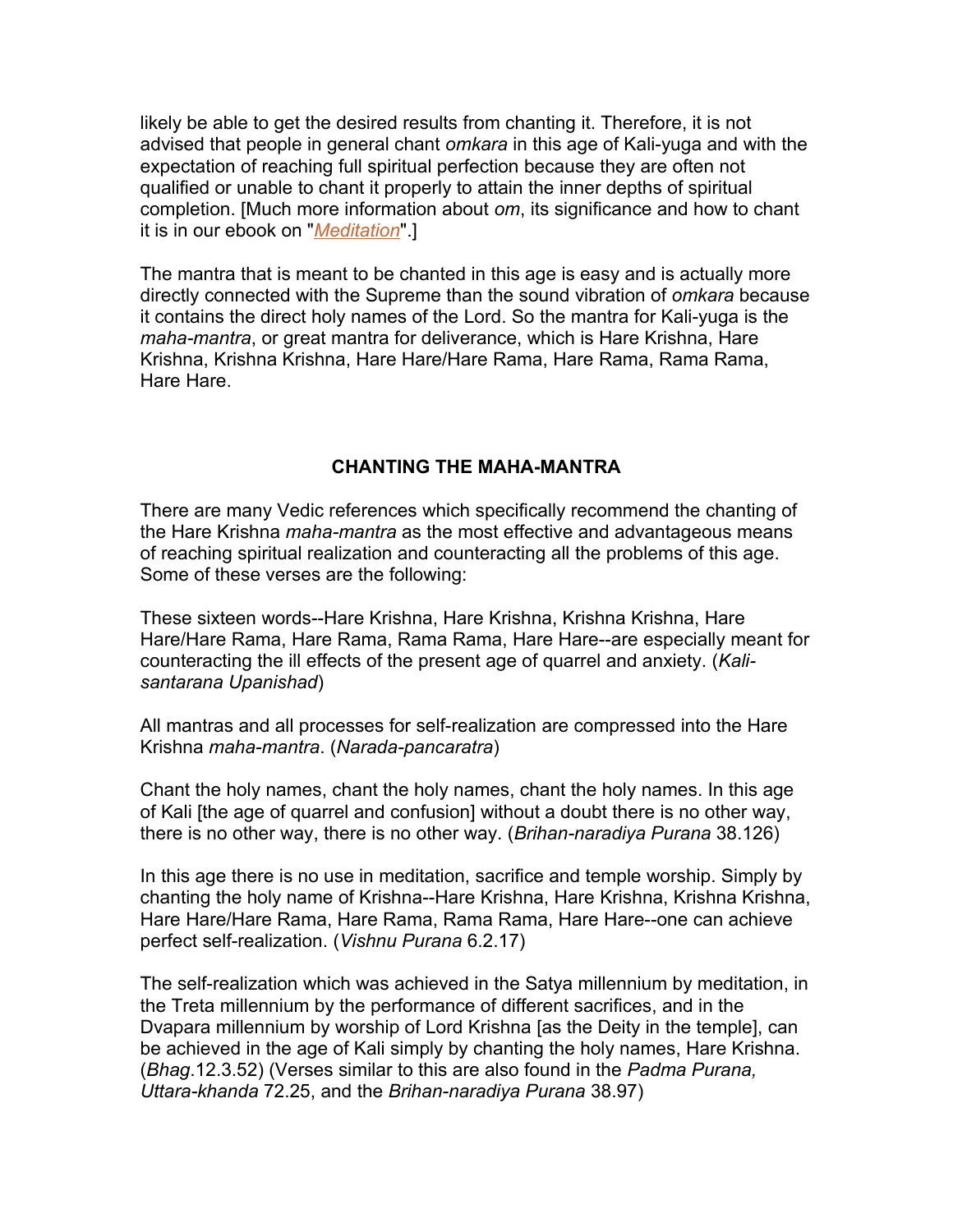Living beings who are entangled in the complicated meshes of birth and death can be freed immediately by even unconsciously chanting the holy name of Krishna, which is feared by fear personified. (*Bhag*.1.1.14)

When instructing King Pariksit, the great sage Sri Shukadeva Gosvami said, "O King, constant chanting of the holy name of the Lord after the ways of the great authorities is the doubtless and fearless way of success for all, including those who are free from all material desires, those who are desirous of all material enjoyment, and also those who are self-satisfied by dint of transcendental knowledge. What is the value of a prolonged life which is wasted, inexperienced by years in this world? Better a moment of full consciousness, because that gives one a start in searching after his supreme interest." (*Bhag*.2.1.11-13)

The reason that chanting the Lord's names is such an effective process is because the Lord and His names are identical: they are the same spiritual energy. By chanting Hare Krishna we are in immediate contact with God. If we chant someone else's name, we cannot enjoy their association because the name and the person are different. For example, by chanting "water, water, water," we do not quench our thirst because water and the name are two different things. But in the spiritual world everything is absolute. Krishna is nondifferent from His names and, therefore, we can feel His presence simply by chanting His names. This is further elaborated in the *Caitanya-caritamrta* (*Madhya-lila*, 17.131-133), which explains that there is no difference between the Lord's name, form, or personality, and they are all transcendentally sweet. Krishna's name is the same as Krishna Himself, and is not material in any way. It gives spiritual benedictions and is full of pleasure. But in the material world everything is different. Furthermore, in *Caitanya-cartamrta* (*Adi-lila*, 17.22, and the *Padma Purana*), the Hare Krishna *maha-mantra* is said to be the sound incarnation of Krishna, and anyone who chants this mantra is in direct association with Krishna and is delivered from the clutches of the material energy.

It is explained that because chanting the names of God brings us in direct contact with God in proportion to the chanter's purity, this process of selfrealization is the way of success for everyone. The *Bhagavatam* (2.1.11) discloses that the chanting of God's names in the manner of the great authorities is the doubtless way to spiritual success for everyone, no matter whether they are full of material desires or free of all desires or self-satisfied because of their spiritual knowledge.

Simply by relying on the chanting of the holy names of God, one need not depend upon other processes, rituals, paraphernalia, or persons. One does not even have to be initiated by a spiritual master to chant the *maha-mantra*. As the *Caitanya-caritamrta* (*Madhya-lila*, 15.108) says, one does not have to take initiation, but only has to chant the holy names. Thus, deliverance is available to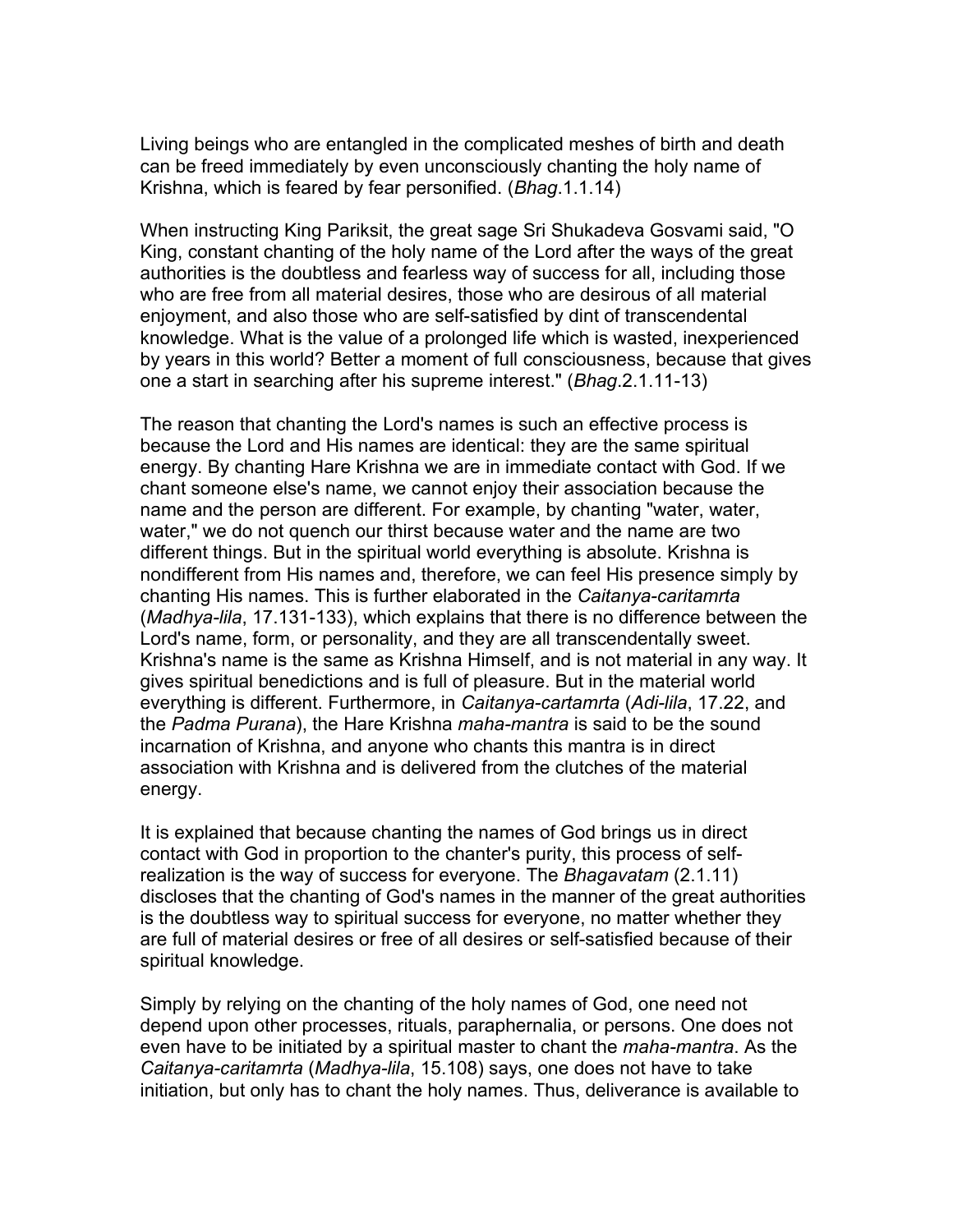even the lowest of people. Furthermore, Rupa Gosvami writes about the potency of the holy name in his *Padyavali*:

The holy name of Lord Krishna is an attractive feature for many saintly, liberal people. It is the annihilator of all sinful reactions and is so powerful that save for the dumb who cannot chant it, it is readily available to everyone, including the lowest type of man, the *chandala*. The holy name of Krishna is the controller of the opulence of liberation, and it is identical with Krishna. Simply by touching the holy name with one's tongue, immediate effects are produced. Chanting the holy name does not depend on initiation, pious activities or the *purascarya* regulative principles generally observed before initiation. The holy name does not wait for all these activities. It is self-sufficient. (*Padyavali* 29)

Herein is evidence that the Hare Krishna *maha-mantra* is so powerful that one who sincerely takes shelter of it will attain all the desired results of connection with the Supreme. The *Skanda Purana* gives further evidence of how powerful is the *maha-mantra*:

The name of the Lord need not be chanted with regard to place, time, circumstantial conditions, preliminary self-purification or any other factors. Rather, it is completely independent of all other processes and rewards all the desires of those who eagerly chant it. (*Skanda Purana*)

Therefore, without a doubt, the Hare Krishna mantra is the most potent mantra one can utilize for spiritual upliftment. The *Caitanya-caritamrta* (*Madhya-lila*, 15.107) also points out that one is freed of all sinful reactions simply by chanting Krishna's names. And all the nine types of devotional service are completed by this process. Thus, in Kali-yuga only the chanting of the holy names is necessary for worshiping the Lord. However, if one is not able to chant purely or follow the regulations for chanting, it is recommended that one get further guidance from a bona fide spiritual master.

In Kali-yuga the chanting of the holy names is certainly the most practical and effective process for the conditioned souls. It is also the easiest process whether one finds himself in Kali-yuga, Satya-yuga, Treta-yuga, or Dvapara-yuga. Regardless of what age one may be living in, the process of chanting the holy names is always recommended for everyone. "The names of the Supreme Lord who has the disc as His weapon should be glorified always and everywhere." (*Vaisakha-mahatmya* section of the *Padma Purana*) But since the age of Kali is the most difficult, where men have short durations of life, it is also the most fortunate age. This is explained in *Srimad-Bhagavatam* (11.5.36-37 and 12.3.51) which states that those who are wise know the value of this age of Kali because, in spite of the fallen nature of this age, the spiritual perfection of life can be attained by the easy process of *sankirtana*, the congregational chanting of Krishna's holy names. No better position can be found to attain freedom from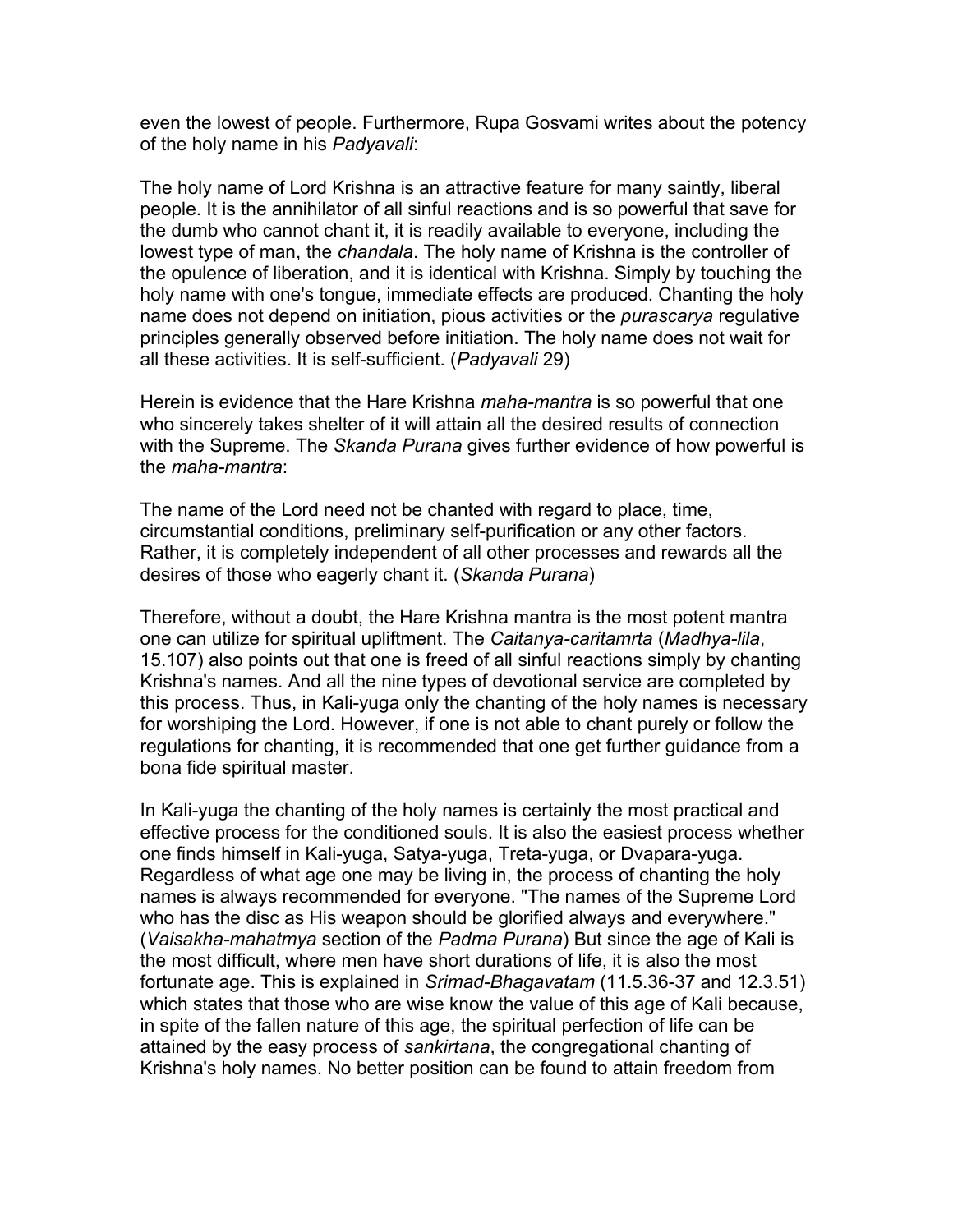material existence and entrance into the spiritual kingdom than joining the Lord's *sankirtana* movement.

Even those living in other ages desire to take birth in Kali-yuga to take advantage of this special concession of a speedy delivery from the cycle of birth and death through the process of *sankirtana*. This is confirmed in *Srimad-Bhagavatam* (11.5.38) where we find it said that those who live during Satya-yuga and other ages wish to be born in Kali-yuga just to take advantage of associating with the devotees of Lord Narayana, who are especially found in South India.

The *Srimad-Bhagavatam* (11.5.32) explains that intelligent persons perform congregational singing of Krishna's names to worship the incarnation of Krishna who sings His own names, and who is accompanied by His associates and confidential companions. Therefore, as the *Caitanya-caritamrta* (*Adi-lila*, 7.74) specifically says, the essence of all scriptural teachings is that the only religious principle in the age of Kali is to chant the Lord's holy names, which are the basis of all Vedic hymns. "In this way the most perfect penance to be executed in this world is the chanting of the name of Lord Sri Hari. Especially in the age of Kali, one can satisfy the Supreme Lord Vishnu by performing *sankirtana*." (*Caturmasya-mahatmya* section of the *Skanda Purana*)

The fact of the matter, as explained in *Srimad-Bhagavatam* (3.33.6-7), is that regardless of what one's present situation is, if a person once speaks about the activities and chants the holy names of the Supreme, or hears about and remembers Him, he becomes eligible to engage in the Vedic rituals. And how much more glorious are those who regularly chant the holy names. Such people are indeed worshipable, for they must have performed all kinds of austerities, achieved the characteristics of the Aryans, studied the *Vedas*, bathed at all the holy places of pilgrimage, and done whatever else is required.

When the great sage Narada Muni was explaining to Srila Vyasadeva the means by which he became enlightened, he said, "It is personally experienced by me that those who are always full of cares and anxieties due to desiring contact of the senses with their objects can cross the ocean of nescience [illusory darkness] on a most suitable boat--the constant chanting of the transcendental activities of the Personality of Godhead. It is true that by practicing restraint of the senses by the yoga system one can get relief from the disturbances of desire and lust, but this is not sufficient to give satisfaction to the soul, for this [satisfaction] is derived from devotional service to the Supreme Personality. " (*Bhag*.1.6.34-35)

Lord Krishna goes on to explain to Uddhava that in the association of saintly devotees, there is always the discussion about Him, and those who partake in such hearing and chanting about the Lord's glories are certainly purified of all sins. In this way, whoever hears, chants and respectfully opens his heart to these topics about the Lord becomes faithfully dedicated to Him. Thus, he achieves devotional service to Lord Krishna. Then, as Lord Krishna Himself asks, "What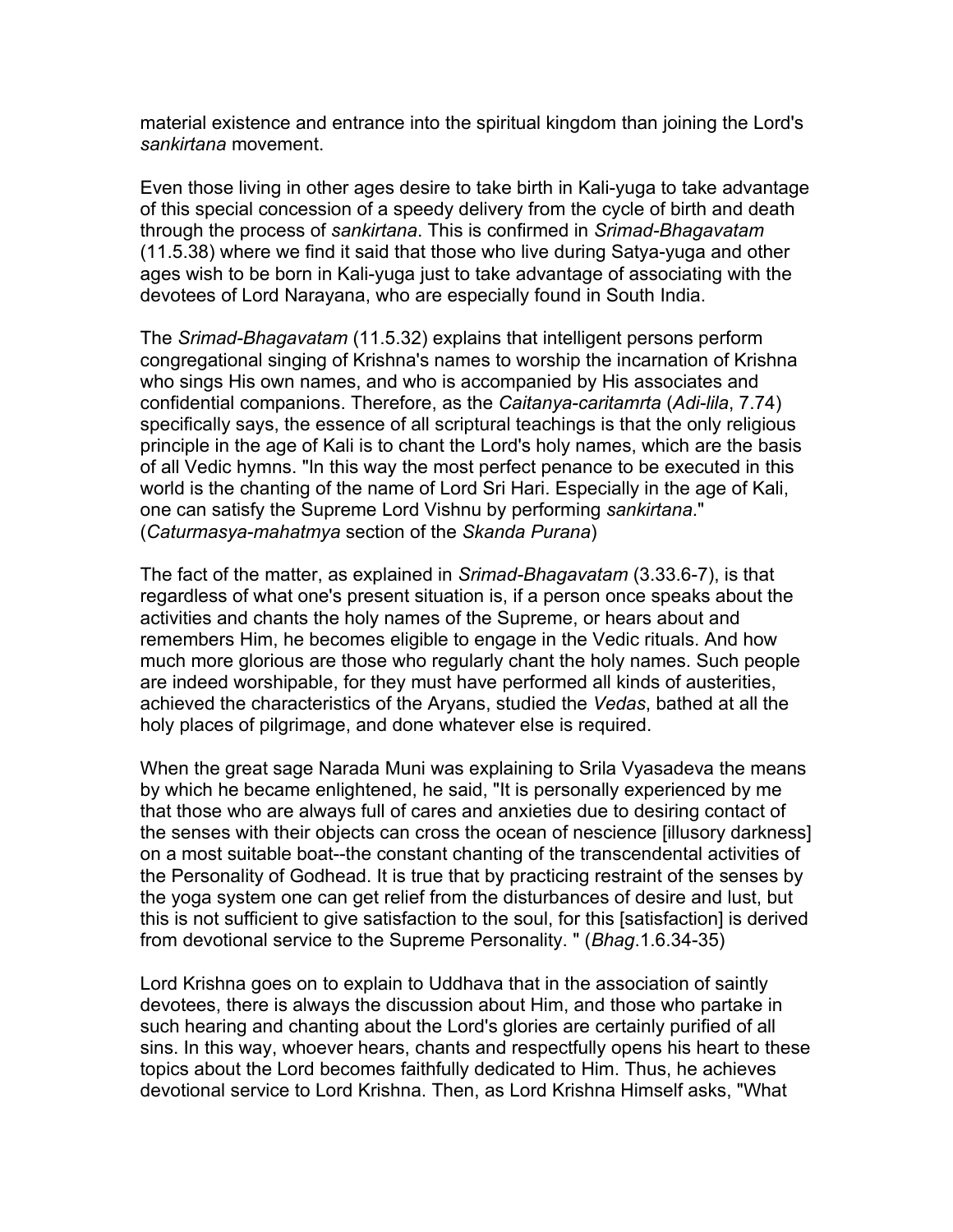more remains to be accomplished for the perfect devotee after achieving devotional service unto Me, the Supreme Absolute Truth, whose qualities are innumerable and who am the embodiment of all ecstatic experience?" (*Bhag*.11.26.28-30)

As further related by Sukadeva Gosvami, "A person who with faith engages in chanting the glories of these various pastimes and incarnations of Vishnu, the Lord of lords, will gain liberation from all sins. The all-auspicious exploits of the all attractive incarnations of Lord Shri Krishna, the Supreme Personality of Godhead, and also the pastimes He performed as a child, are described in this *Srimad-Bhagavatam* and in other scriptures. Anyone who clearly chants these descriptions of His pastimes will attain transcendental loving service unto Lord Krishna, who is the goal of all perfected sages." (*Bhag*.11.31.27-28)

Sri Suta Gosvami relates that in a conversation between Narada Muni and Sanatkumara, Sanatkumara explained the way to attain freedom from this world, even for the most wayward sinners. Even all those mean men who are destitute of all good ways of behavior, who are of a wicked mind, who are outcaste, who deceive the world, who are intent upon religious hypocrisy, pride, drinking liquor, and wickedness, who are sinful and cruel, who are interested in another man's wealth, wife and sons, become pure if they resort to the lotus-like feet of Vishnu. The name of Vishnu, sure to succeed here, protects those sinful men who transgress even Him who causes divinity, who give salvation to the immobile beings and the mobile beings. A man who has done all kinds of sins is freed if he resorts to Vishnu. If a contemptible, wicked biped would commit sin against Vishnu, and by chance resorts to His name, he is emancipated due to the (power of the) name (of Vishnu). However, a man falls down due to his sin against (Vishnu's) name, which is the friend of all. (*Padma Purana* 4.25.8-13)

The sage Kavi instructed King Nimi that the holy names of the Supreme Lord are all-auspicious because they describe His transcendental birth and pastimes, which He performs for the upliftment and salvation of all conditioned souls. For this reason the Lord's holy names are sung throughout the world. By chanting these holy names of the Supreme, one reaches the level of love of God, in which one becomes fixed as an eternal servant of the Lord. Then such a devotee becomes very attached to a particular name and form of the Lord in his service. As his heart melts in ecstatic love, he may laugh loudly or cry or shout. Sometimes he may even sing or dance like a madman in such ecstasy because he becomes indifferent to the opinion of others. (*Bhag*.11.2.39-40)

In this way, we can begin to understand how elevated the writer of the Vedic scripture considers those who have adopted the process of chanting Krishna's holy names. However, for those who do not like the chanting of the holy names and blaspheme the process and criticize or try to restrain those who do chant, we can understand that their sentiment is due to their sinful and offensive activities. Such people are said to have no intelligence and work for no useful purpose and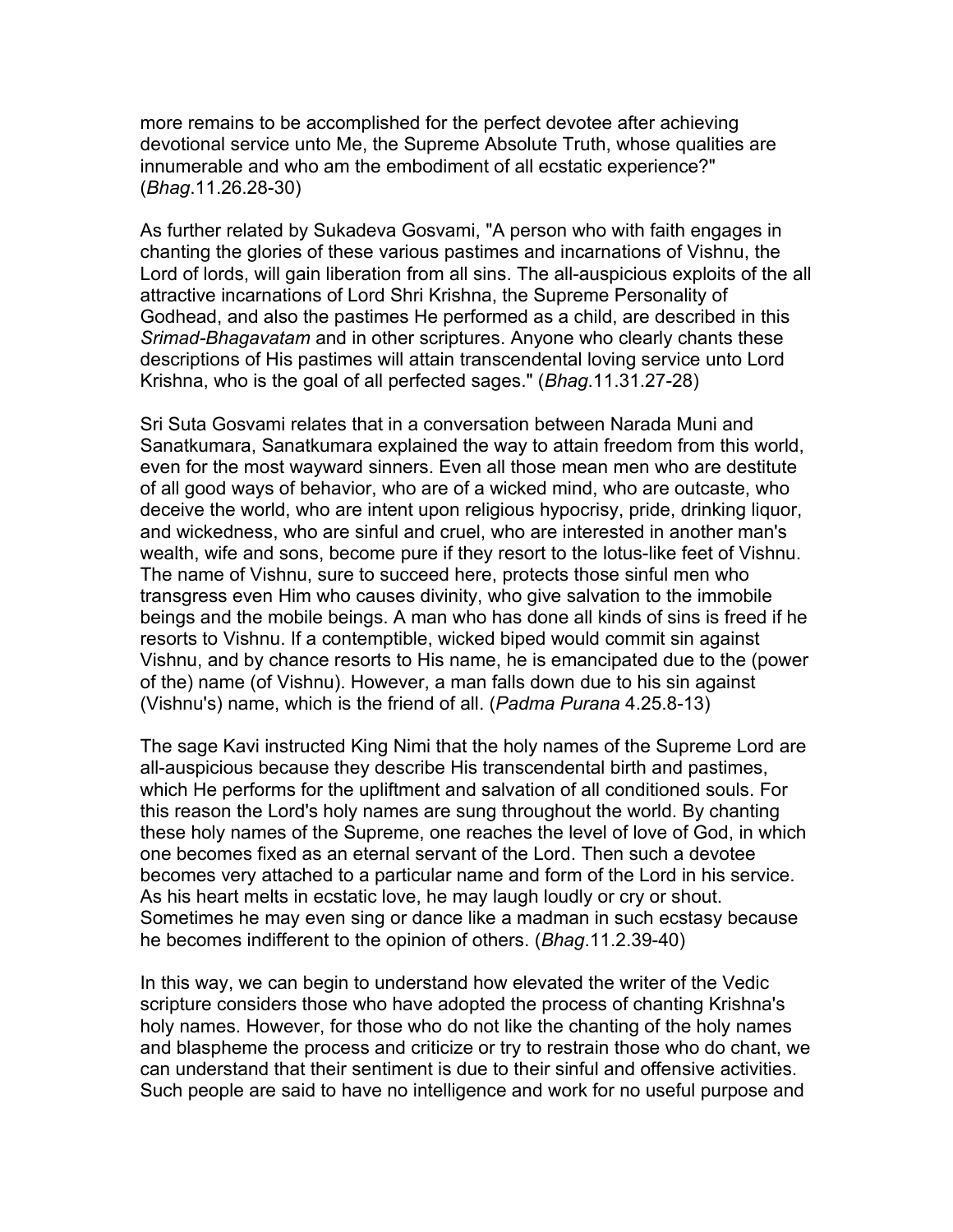simply contribute to the chaos and confusion within society. The *Bhagavatam* (3.9.7) confirms that those who do not engage in the blessed chanting and hearing about the activities of the Supreme are bereft of intelligence and good fortune. They perform sinful activities to enjoy sensual pleasure which lasts only for a short time.

### **LORD VISHNU'S NAMES ARE MORE POWERFUL THAN THE GREATEST HOLY PLACES**

The power of the Lord's holy names is also related in the following story. It is described in the *Padma Purana* that many years ago when asked by the sages at the forest of Naimisharanya which one single act will bring the fruit of visiting the many holy places, Suta Gosvami answered in this way: Out of so many rituals and rites that are prescribed, only one is superior. There is no doubt that one who has devotion to Lord Vishnu has undoubtedly conquered everything. Hari, [Vishnu, Krishna], the Lord of all gods, should alone be propitiated. The goblin of sin will perish by means of the great sacred hymns in the form of the names of Vishnu. There is no doubt that those with pure hearts, going around Vishnu even once, get (the fruit of) having bathed at all the holy places. A man would obtain the fruit of (having visited) all holy places by seeing Vishnu's image. Chanting the excellent name of Vishnu, a man would obtain (the result) of having chanted all the sacred hymns. A man having once smelt the tulasi plant, the grace of Vishnu, does not see the huge and terrible face of Yama [Yamaraja, the lord of death]. A man having (but) once saluted Krishna does not drink the mother's milk [does not need to be reborn again]. I always repeatedly salute them whose mind is (fixed) on the feet of Vishnu. Even [those of lower tribes, such as] pulkasas, chandalas, or other mleccha tribes, who serve the feet of Vishnu alone are fit to be saluted. Then what about the meritorious and devoted brahmanas and royal sages? Having placed one's devotion in Vishnu, a person does not experience confinement in the womb (is not reborn). A man who with high sounds chants the name of Vishnu purifies the world as does the Ganga [Ganges River]. There is no doubt that a man is freed from sins like murder of a brahmana by seeing (the image of), touching (the feet of), reciting (the name of), and devoting oneself (to Vishnu). Circumambulating (the image of) Hari [Vishnu, Krishna], and loudly chanting His names in a sweet and melodious voice, accompanied with clapping of the hands, a man has struck the sin of murdering a brahmana from his hands. A man becomes pure by just seeing Him, who having narrated His story, would listen to a narrative about Him. Then, O best of sages, how can there be the slightest doubt about such a person's sins. (*Padma Purana*, 3.50.1-17)

"O great sages, Vishnu's name is the best holy place of all holy places. Those who have uttered the name of Krishna make the world a holy place. Therefore, O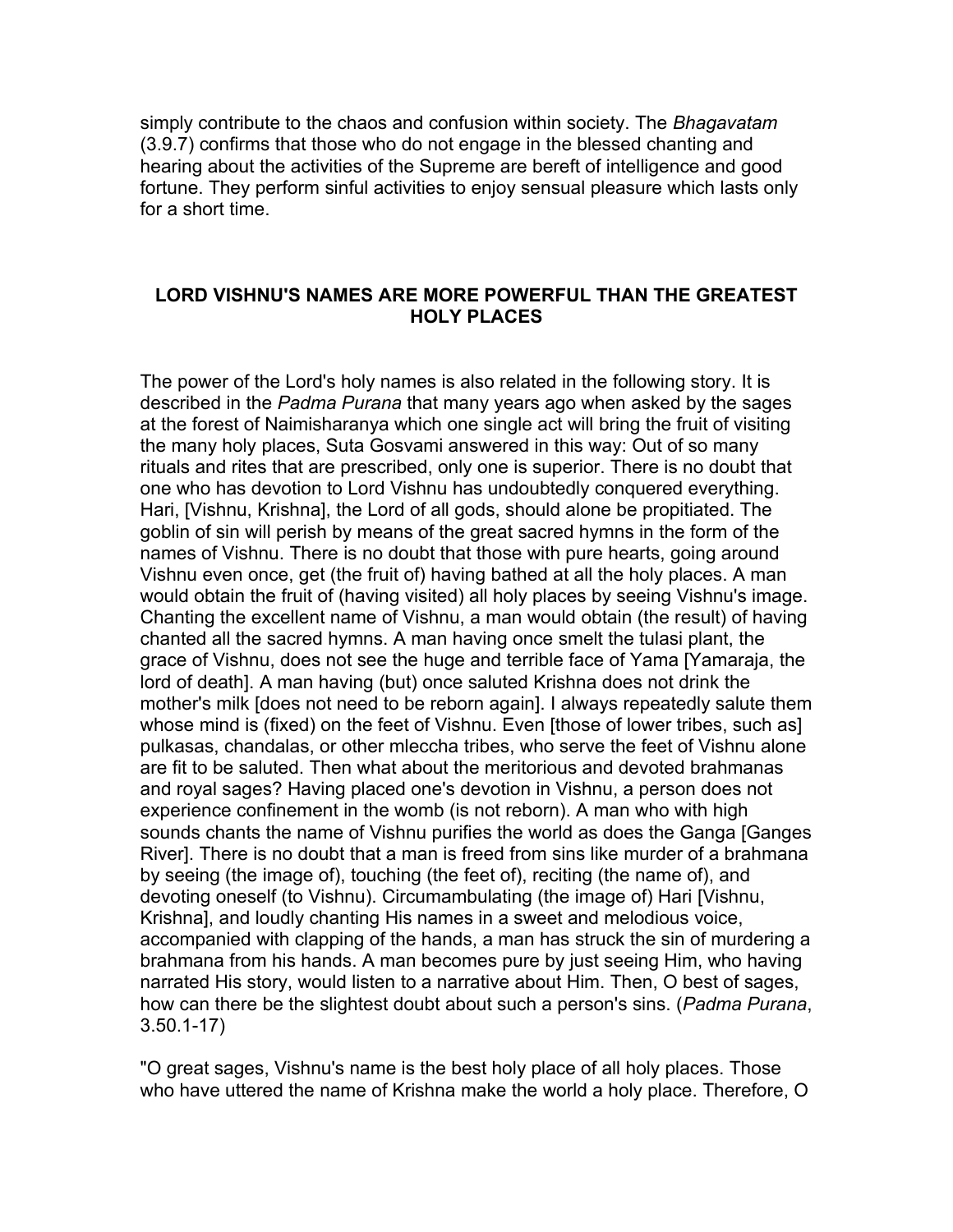best of sages, they consider nothing more meritorious than this. A man using and holding on his head the remains of offered flowers to Vishnu, would beckon Vishnu, who is the destroyer of grief due to fear of Yamaraja. Undoubtedly, Vishnu (alone) is to be worshiped and saluted. Therefore, see and worship Vishnu only who has no beginning or end, who is the soul (of everything), and who is unmanifest. Those who look upon Vishnu and another deity as equal, go to terrible hells. Vishnu would not care for them. Vishnu, the Lord Himself, liberates a fool or a chandala to whom Vishnu is dear. There is none greater than Vishnu, who is like a wild fire for (burning) heaps of sins. A man, even after having committed a terrible sin, is freed by the name of Vishnu. Lord Vishnu, the Father of the worlds, has put greater strength than Himself into His name. Therefore a man looking highly upon Vishnu's name should be devoted to Hari. The name of Vishnu is a great destructive weapon like the thunderbolt in rending the mountain of sins. His feet are fruitful and move for that (only). The hands that worship Him are alone said to be blessed. That head which bends before Hari (Vishnu) is the best part of the body. That is (really) the tongue that extols Vishnu. That is the mind which follows His feet. That is the hair that bristles [stands up in ecstasy] at the utterance of His name. Those are the tears that are shed due to devotion to Lord Vishnu. Oh, people are very much duped by their faults if they do not resort to (Him) by merely chanting His names. Those who though having got a tongue do not utter the name of Vishnu, easily fall [back into the cycles of birth and death] even after having secured the stairway to liberation. Therefore, a man should carefully (please) Lord Vishnu by means of worldly and religious rites [devotional service]. Lord Vishnu is pleased with worldly and religious rites, not otherwise. The worship of Vishnu is said to be a holier place than a holy place. A man obtains that fruit by serving Vishnu which he obtains by bathing at and drinking (the water from) all the holy places. Only blessed men worship Vishnu by means of worldly and religious rites [devotional service]. Therefore, O sages, worship Krishna (Vishnu), who is the most auspicious. (*Padma Purana* 3.50.17-39)

## **THE POWER OF THE MAHA-MANTRA: HOW IT WORKS**

It may be somewhat surprising for the average Westerner to hear about the power within the vibrations of words or *mantras*, but the potency is real. For example, any numerologist will tell you that each letter has a particular value and a group of letters pronounced as a word invokes the power of those letters. Therefore, someone's name contains the subtle formula for signifying to varying degrees one's characteristics, qualities and future. By associating with particular sound vibrations one becomes influenced by them.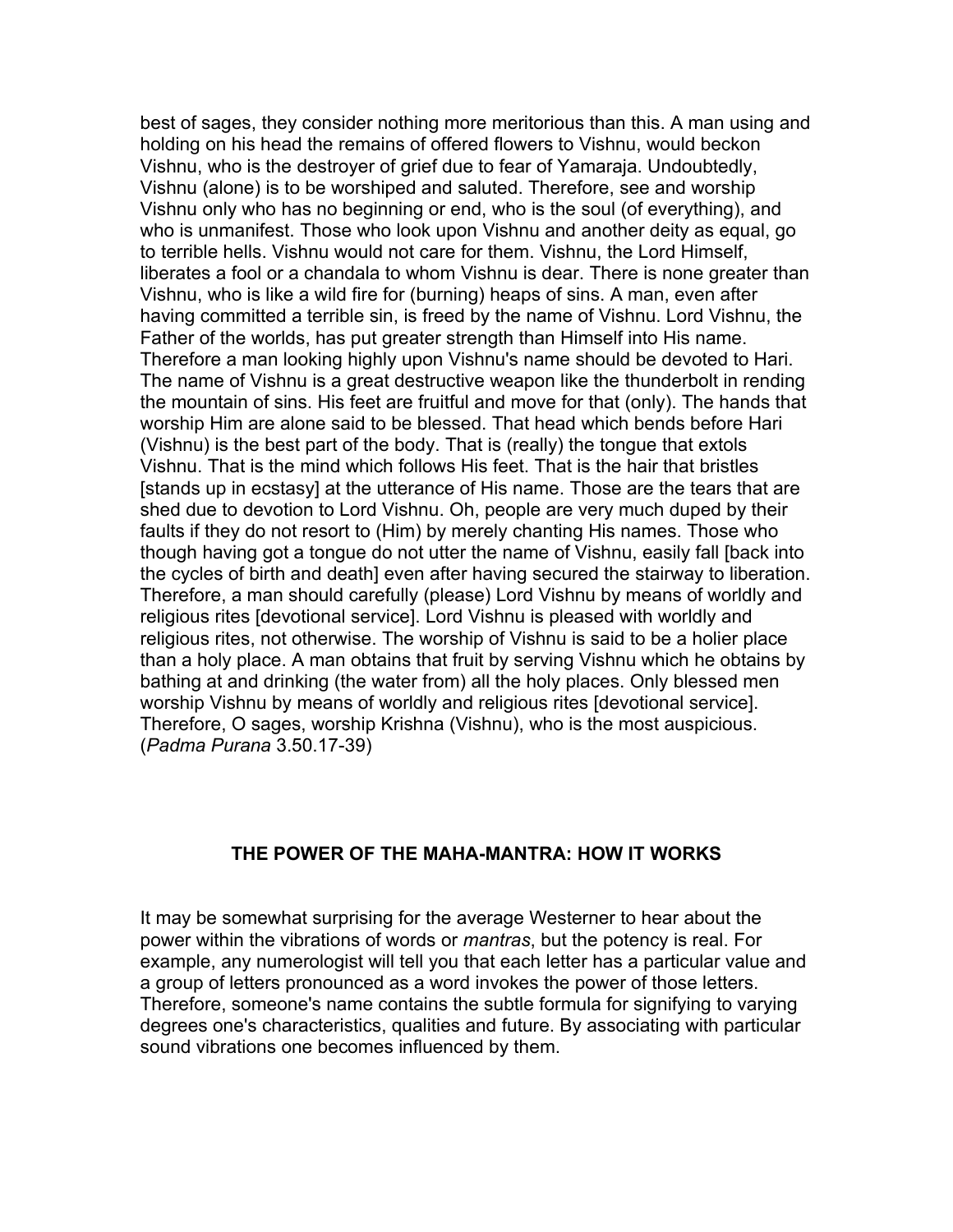A good example of this is when one country tries to take over another in war, or one political party tries to defeat another. The first thing they try to do is take over the lines of communication and the media, such as radio, television, and newspapers. By sending out its propaganda through sound, a government can influence people's minds and stay in power, or a political party can remove the leaders of the opposition. In the latter case, a new government may become established.

According to the predominant types of sound vibration people associate with through T.V. and radio, or in reading articles in magazines and newspapers, they become attracted to certain things or drawn towards certain viewpoints. When television shows, songs on the radio, stories in magazines, and advertising everywhere propagates the concern for temporary sense gratification, then people lose their interest in the real goal of life. They simply become absorbed in the thoughts of whatever type of sound vibration enters their consciousness. When nonsensical sound vibrations enter and contaminate the ether, the air, water, and the very molecular structure of each and every person, place and thing, then we cannot expect anything else but continued and worsening turmoil and perplexities in the world.

Let us try to understand how this happens. First of all, energy pervades the atmosphere of this creation in the form of vibrations, as in sound waves, light waves, radio waves, and so on. The mind can especially be affected by the kind of energy or vibration it picks up or tunes into. The function of the mind is twofold: it joins thoughts and concepts into theories and goals or desires, and it simplifies or interprets experiences that are gathered through the senses. This is controlled by sound vibration or thought waves. For example, when you hear the following words, an image will form in your mind: dog, cat, insect, man, woman, politician, automobile, and sunset. We can take the experiment a little further when we say, snarling dog, sleeping cat, biting insect, ugly old man, beautiful voluptuous woman, conniving politician, sleek automobile, and tranquil red sunset.

The second set of words may have brought images to your mind that were completely different than the first set. This is all due to sound which triggers the mind to react and form thoughts or images related to the words by interpreting past experiences. Such thoughts and images may also form into goals or desires of what we want to attain or wish to avoid. When throughout our life we are bombarded by different kinds of sound waves, whether from schoolbooks in our early years, or to present day radio, television, and movies, our consciousness is led through particular changes and different levels of development. This might be controlled by others so that we act in a certain way according to someone else's design, whether we know it or not. If you start listening to the radio all the time and all they play are songs about making love under the apple tree, you will not have to tell anyone what you will be thinking about. It is not difficult to figure out. This is how we are controlled by sound.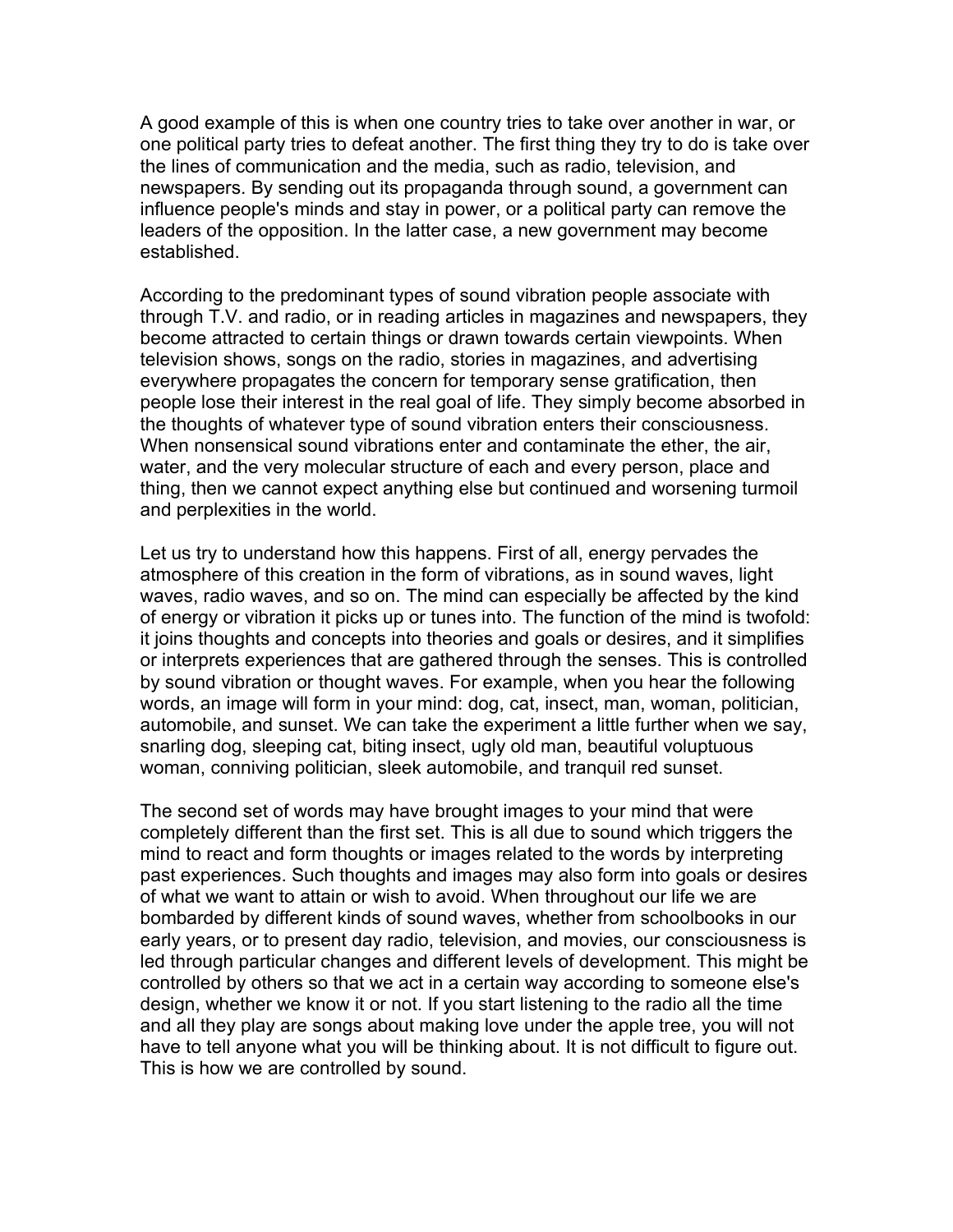Another example is that sometime we may be feeling peaceful and decide to spend a nice, quiet evening watching television. After several hours of being exposed to all kinds of sound vibration in the form of game shows, cop shows, comedy, soap opera, news, and a multitude of advertising, we may wake up the next morning unrested, agitated, and disturbed without knowing why. In this way, the kind of sound vibration we associate with can make a big difference on our consciousness.

There are, however, many kinds of beneficial sound vibrations that we can utilize. A friend of mine once cut his finger down to the bone while he was in India. It was a serious cut and he was not able to do much to stop the bleeding. He told one of the Indian men nearby who took him into his house. The man put some mustard seed oil on the cut and stroked it with his finger while chanting a certain mantra. At that point the bleeding stopped. He did it again and the cut closed. The man did it a third time and, to my friend's amazement, the cut on his finger was healed. Some farmers also use mantras to produce better crops. Plants are very sensitive to vibrations and different sounds can assist plants in their growth.

In the Vedic literature there are, of course, many stories which describe the use of mantras. The brahmana priests produced many kinds of magical results by using them. They could even curse others or, if necessary, kill someone with the use of mantras. The warriors or kings could also attach a *brahmastra* weapon to the arrows they shot. A *brahmastra* is a weapon equivalent to the atomic bombs of today, but were produced by perfectly chanting particular mantras. However, the *brahmastra* could also be called back by using a different mantra and the extent of damage could also be controlled. They were not like the bombs of today that, when released, are completely uncontrollable and kill and hurt everyone and anyone in its range.

There are many other kinds of sound vibrations, mantras, or prayers that can be used for gaining money, maintaining health, defeating enemies, getting good luck, subduing evil spirits, counteracting snake bite, and so on. There are countless mantras or prayers for temporary results, not only in the Vedic culture but in other cultures as well. The most powerful mantras are those that can completely free one from this material world and the cycle of birth and death and allow one to enter the spiritual realm. As already established, there is no mantra more powerful for this purpose than the Hare Krishna *maha-mantra*.

The way the *maha-mantra* works is a science. One thing we must first understand is that there are channels by which the Infinite descends into this world. One channel is through transcendental sound. The *maha-mantra* is a purely spiritual vibration. It cannot be chanted with a material tongue nor heard with a material ear. In this way, the holy name reserves the right of not being exposed to organic senses or understood by someone in materialistic consciousness. However, the Infinite has the power of making Himself known to the finite mind. When He reveals Himself to His devotee, the devotee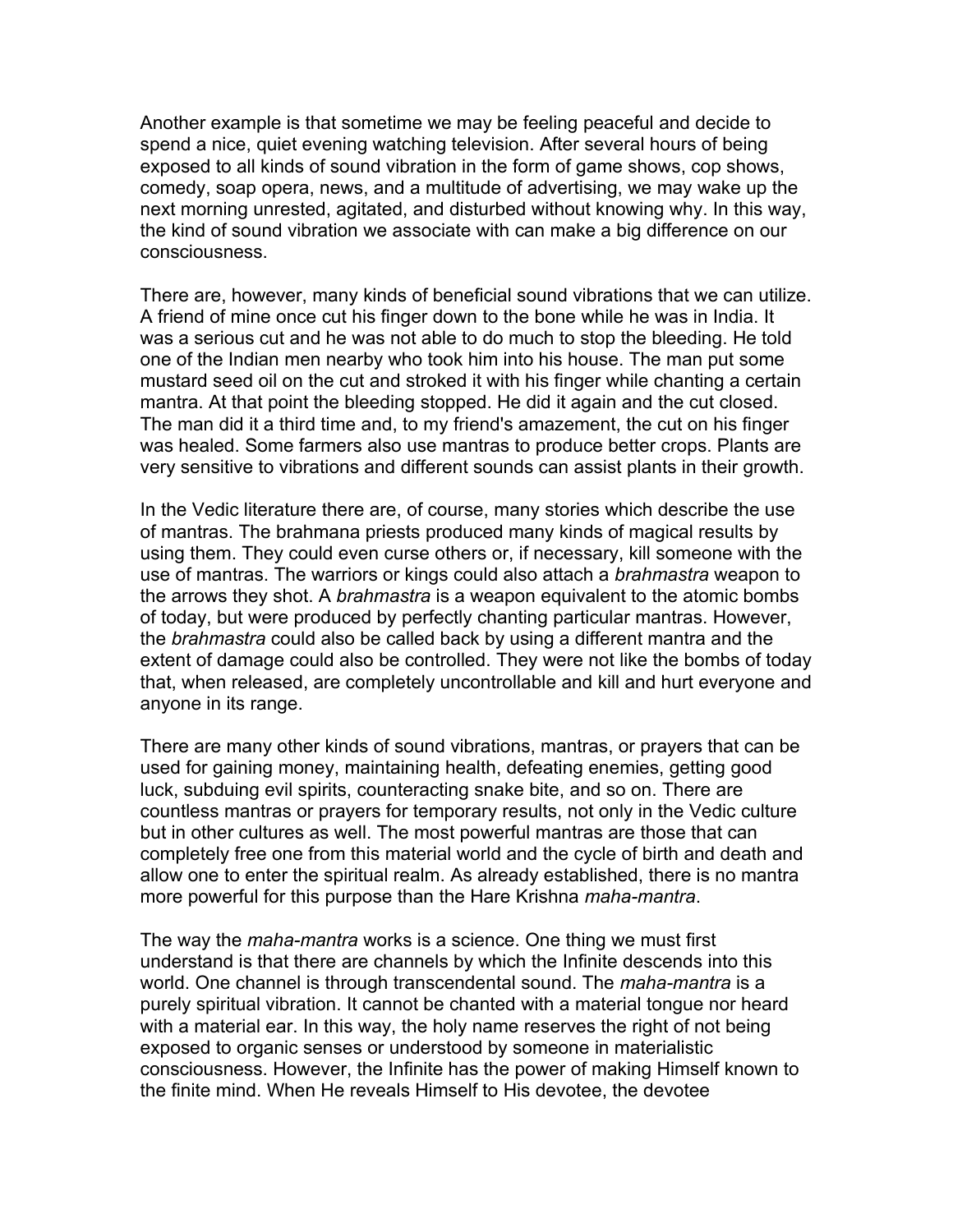experiences the perception of God. This is called self-realization and transcendental revelation. This can be attained through the process of purely chanting the *maha-mantra*.

The holy names are not revealed simply through Vedic writings, but they are revealed to the world through the spiritual tongues of the pure devotees. Such pure devotees are the real spiritual masters of everyone in the universe. But if the guru is not genuine, then the sound or mantra, though seeming to sound the same, will not produce the real effect.

The audience of the pure devotee hears the name of Krishna but may not fully recognize or comprehend it. Yet the name enters the ear and vibrates the eardrum which touches our mind. There is still not genuine spiritual realization at this point because the soul remains untouched. Yet the name begins to affect our mind by cleansing the dust within. This dust is the materialistic consciousness which causes forgetfulness of our real spiritual identity. This forgetfulness manifests in forms of bodily attachment, lust, greed, envy, anger, etc. Therefore, by chanting the *maha-mantra* we wash our mind and enable it to get free of the contaminating dust. Then the mind and intelligence become very clear and sharp. Plus when the Supersoul hears our sincere attempt to chant the holy names, He will also assist us in clearing away any obstacles in our path. Thus, our ability increases to delve more deeply into spiritual understanding and to acquire a taste for the holy names.

The mind is the connecting link between the body and the spirit soul within. The soul, which does not actively engage in any material activities, remains in a state of suspended animation while covered by illusion, as in the case of a materially conditioned person who engages in material activities. Through the vehicle of the mind, the senses act and we perceive things around us and form theories. If the mind is unclear or dusty due to the influence of the material energy, we then become confused about the goal of life and may engage in so many material pursuits. When the mind is cleansed or purified by associating with the Infinite in the form of the *maha-mantra*, all our material concoctions are forced out. By inundating our mind with the transcendental sound of the holy names, all of our misconceptions, which is the cause of our material suffering, are completely conquered, leaving no more enemies within the mind. Then the mind reflects the quality and nature of the soul.

The holy sound of Hare Krishna, as uttered by the pure devotee, moves our intellect and we begin to consider the Vedic philosophy. When the intelligence is thus energized by spiritual knowledge, the transcendental sound vibration, after cutting through the senses, mind, and intelligence, makes contact with the soul. Thus, we are able to hear the holy name with our real spiritual ear, and actual spiritual revelation and self-realization is open to us. Then the soul, having made contact with the Supreme in the form of transcendental sound, recapitulates, sending the vibration back through our intelligence, mind and senses. At that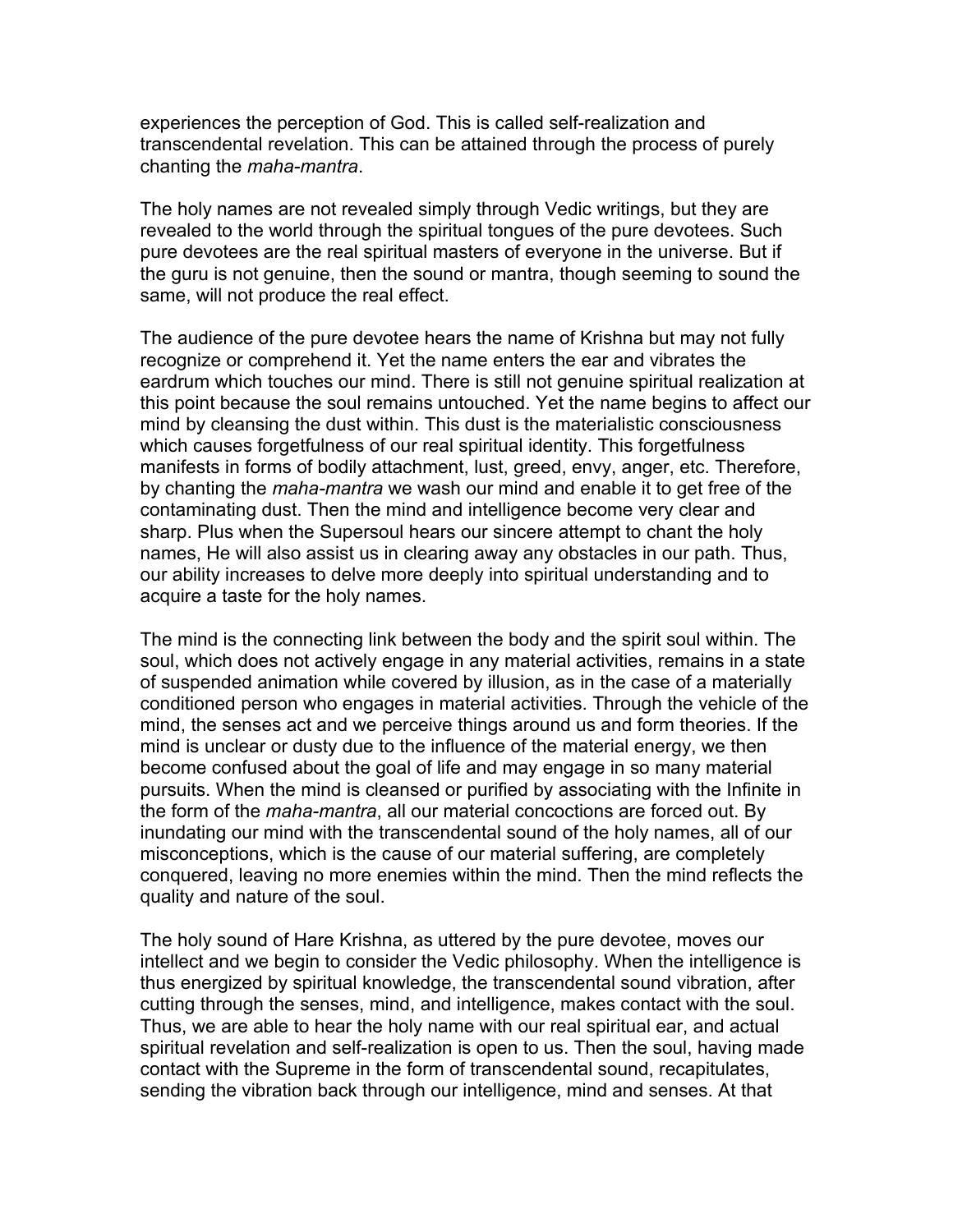time, when we chant Hare Krishna, the Supreme Infinite Lord is there in the vibration and our whole being experiences a deluge of unlimited spiritual ecstasy.

From this level of spiritual realization, we can enter into the understanding of the very cause of everything that exists. The mind, body, and soul, and even material nature itself can be changed into transcendental energy by one pure exclamation of Hare Krishna. This is very important to understand because when everything becomes saturated with this transcendental sound, the result is total transformation of energy. Thus, what is material can be changed into something spiritual. If this can be done on a grand scale, then the material world can be transformed into the spiritual world.

Another example of how the holy names of Krishna work, and how powerful they are, can be cited from the *Srimad-Bhagavatam*, Sixth Canto, in the story of Ajamila. Ajamila was born of good parents who trained him in knowledge of the *Vedas* to become a perfect brahmana. Yet one time, while walking along the road, he happened to see a man and a prostitute in a state of intoxication, frolicking in the grass. The woman was not covered properly and was uninhibitedly engaging in amorous pastimes with the man. Upon seeing this, Ajamila became very agitated and later sought the company of the prostitute. He left his young beautiful wife and lived with the prostitute, giving up all regulative principles. He begot ten sons in the womb of the prostitute and named the youngest son Narayana, a name of one of the expansions of Krishna.

To maintain himself and his family, Ajamila cheated others in gambling or by robbing them. While he spent his time in abominable, sinful activities, eighty-eight years of his life passed by. Since his youngest son was born while Ajamila was very old, Narayana was very dear to him. Because of the child's awkward manners and speech, Ajamila delighted in the child's activities. When Ajamila ate or drank, he always did so with his son, Narayana. Ajamila, however, could not understand that the length of his life was decreasing and death was approaching. When the time of death arrived for Ajamila, he began to think only of his son.

At the moment of death, Ajamila became extremely frightened when he saw three persons with deformed bodies, fierce, twisted faces, and their hair standing erect. With a noose in their hands, they had come to take him to Yamaraja, the lord of death. Because of attachment to his son, Ajamila fearfully began to call him loudly by his name, Narayana.

Just then the Vishnudutas, soldiers of Lord Vishnu, arrived when they heard the holy name of their master from the mouth of the dying Ajamila. Ajamila had certainly chanted the name of Narayana without offense because he had chanted in complete anxiety. The Yamadutas, soldiers of Yamaraja, were snatching the soul from the heart of Ajamila, but the messengers of Lord Vishnu forcefully stopped them from doing so. The Yamadutas inquired why they were being stopped from taking Ajamila. The Vishnudutas then asked the Yamadutas that if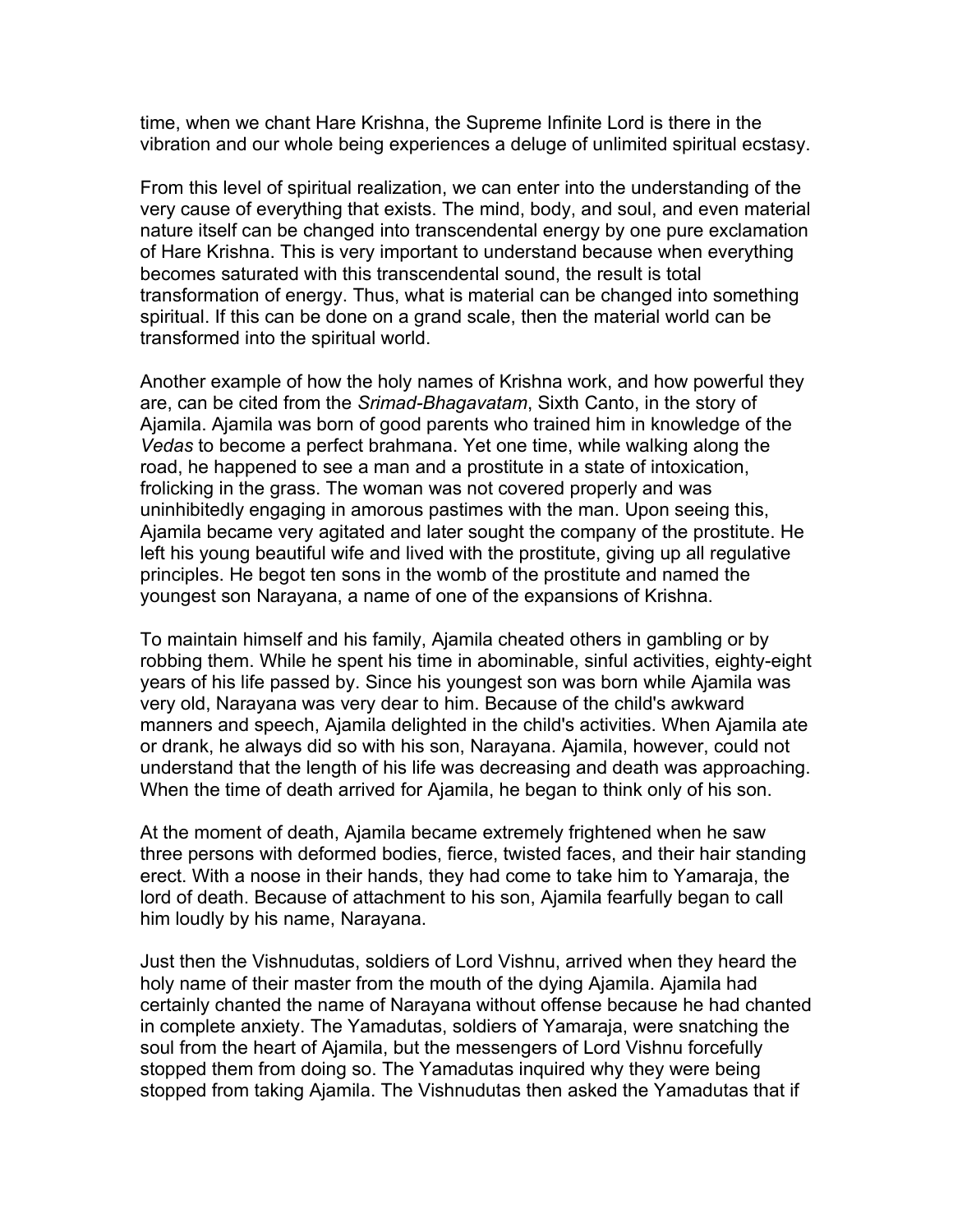they were really servants of Lord Yamaraja, then explain the meaning of religious and irreligious principles.

The Yamadutas replied that from their master, Yamaraja, they had heard that which is prescribed in the *Vedas* constitutes religious principles, and the opposite is irreligion. They continued to explain that Lord Narayana is situated in His own abode in the spiritual world, but controls the entire cosmic creation.

The sun, fire, sky, air, demigods, moon, evening, day, night, directions, water, land, and Supersoul Himself all witness the activities of the living entities. Those that deserve punishment are those who are confirmed by these witnesses as having engaged in unrighteous activities. Everyone engaged in fruitive activities deserves punishment in proportion to their sinful acts. In this way, they must enjoy or suffer the corresponding reactions of their *karma* in the next life.

The Yamadutas continued to explain the laws of *karma* and the position of the living entity, pointing out that in considering the sinful life of Ajamila, they had the right to take him to hell in order to rectify his sinful behavior.

The Vishnudutas, however, stated that Ajamila had already atoned for all of his sinful actions, not only for this one life but for those performed in millions of lives, simply by chanting the holy name of Narayana in a helpless condition. Even though he had not chanted purely, he chanted without offense, and, therefore, was now pure and eligible for liberation. Throughout Ajamila's life, he called the name Narayana. Although calling his son, by chanting the name Narayana, he sufficiently atoned for the sinful actions of millions of lives. At the time of death, Ajamila had helplessly and very loudly chanted the holy name of the Lord. That chanting alone had already freed him from the reactions of all sinful life. Therefore, the soldiers of Lord Vishnu forbade the servants of Yamaraja to take Ajamila for punishment in hell. Anyone who takes shelter of the Supreme through His holy names can similarly be saved from the dark future of sinful reactions after death.

Although *Srimad-Bhagavatam* relates the full story of Ajamila and how he witnessed the discussion between the Yamadutas and Vishnudutas and then went on to achieve ultimate spiritual perfection by taking to the process of *bhaktiyoga*, our short summary here is to show the potency of the holy names. Ajamila is not much different than most people in this age of Kali who are attracted to sinful activities. Therefore, we should seriously try to understand and take advantage of the chanting of the holy names, for by doing so even the greatest sins we may have committed can be atoned, as the following verses explain:

Simply by chanting one holy name of Hari, a sinful man can counteract the reactions to more sins than he is able to commit. (*Brihad-vishnu Purana*)

As when all small animals flee in fear when a lion roars, similarly all one's sinful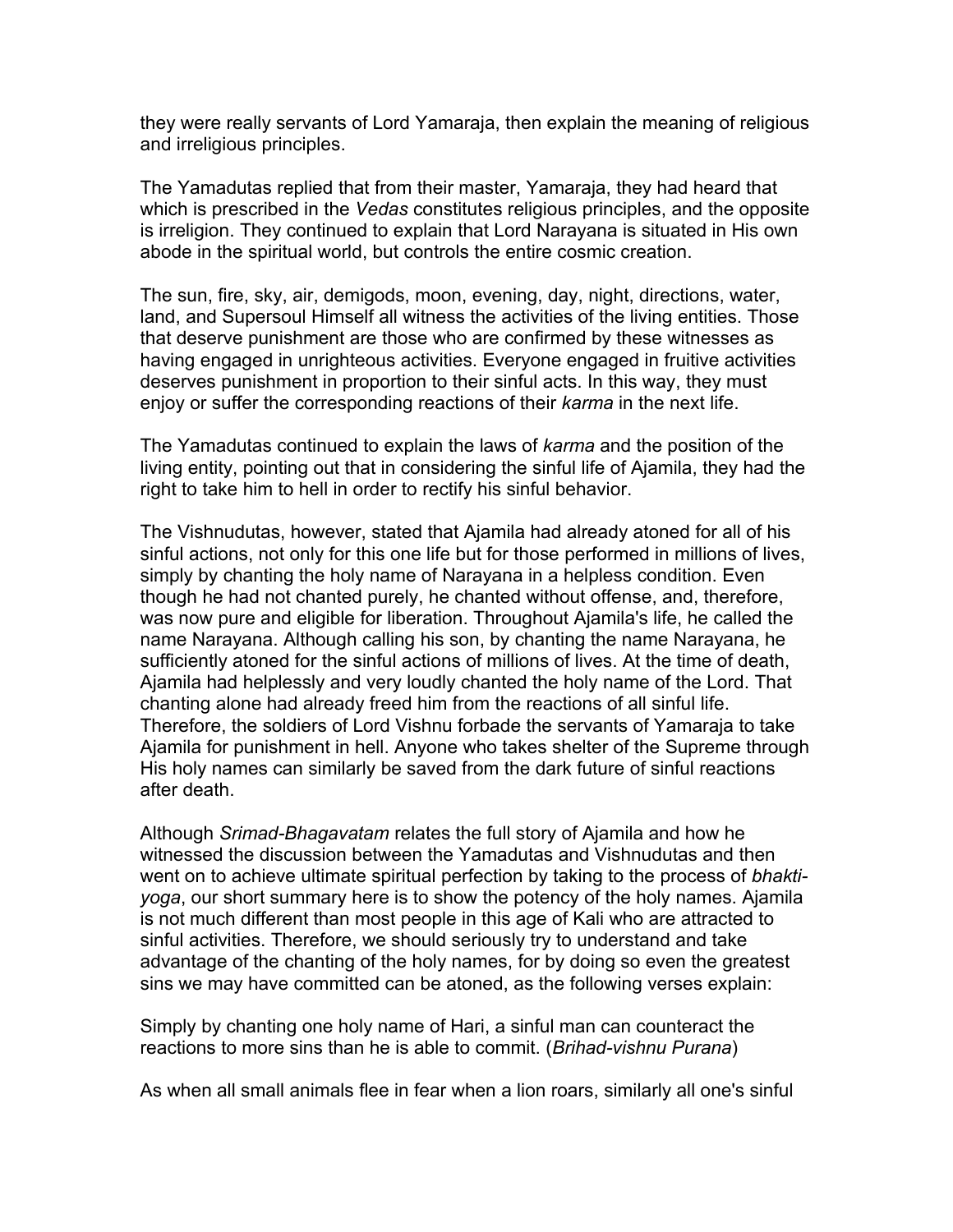reactions leave when a person chants the Lord's holy names while in a helpless condition or even if he has no desire to do so. (*Garuda Purana*)

The path to liberation is guaranteed when a person once chants the holy name of Lord Hari. (*Skanda Purana*)

The *Srimad-Bhagavatam* (6.3.31) explains that chanting the holy names can negate the reactions of the most serious of sins, and, therefore, everyone should take this seriously and join the *sankirtana* movement, which is the most auspicious activity in the universe. And the *Caitanya-caritamrta* (*Madhya-lila*, 15.109) discloses that beyond dissolving one's entanglement in material existence, by chanting Krishna's names one develops attraction and awakens his love for Krishna.

From these verses we can understand that there is no impediment for everyone to readily utilize the holy names to purify themselves of even the worst sins, providing they are sincere and chant purely. Even those who cannot speak properly can repeat the *maha-mantra* within their minds. From those who are the most saintly to those who are in the most abominable position, all have the opportunity of chanting the holy names to begin the escape from *karmic* reactions and to free themselves from material entanglement.

As described in *Srimad-Bhagavatam* (6.2.9-10), the chanting of the names of the Supreme is the best atonement for one who is a thief, a drunkard, a killer of *brahmanas*, or one who kills women or kings or cows or his own parents, or for any other kind of sins. Simply by chanting the holy names one attracts the attention of the Supreme who gives that person special protection.

Herein we can discern that attracting the attention of the Supreme by chanting His holy names is the best means of protecting ourselves from our past impurities. When the Supreme is pleased with someone, what can they not accomplish? Anything can be done by one who becomes spiritually powerful. Therefore, out of all the various processes of atonement that are prescribed by different scripture, engaging in the chanting of the holy names is best because it actually uproots the material desires in the heart. As the *Bhagavatam* (6.2.12) confirms, the various processes of atonement are not complete if one's mind still runs back to unwanted material habits. Therefore, those who want freedom from their *karmic* reactions, chanting of the names and pastimes of the Supreme is the best because it completely purifies the mind. Furthermore, the *Bhagavatam* (6.2.15) relates that chanting the holy names of the Lord before dying by some misfortune is enough to deliver a person from having to enter hell to suffer for his bad *karmic* reactions.

Not only is the name of the Lord so powerfully effective on one who seriously chants it, despite the fact that he may have been sinful in his past, the name also acts on one who chants it in a very casual manner. The *Bhagavatam* (6.2.14, 19)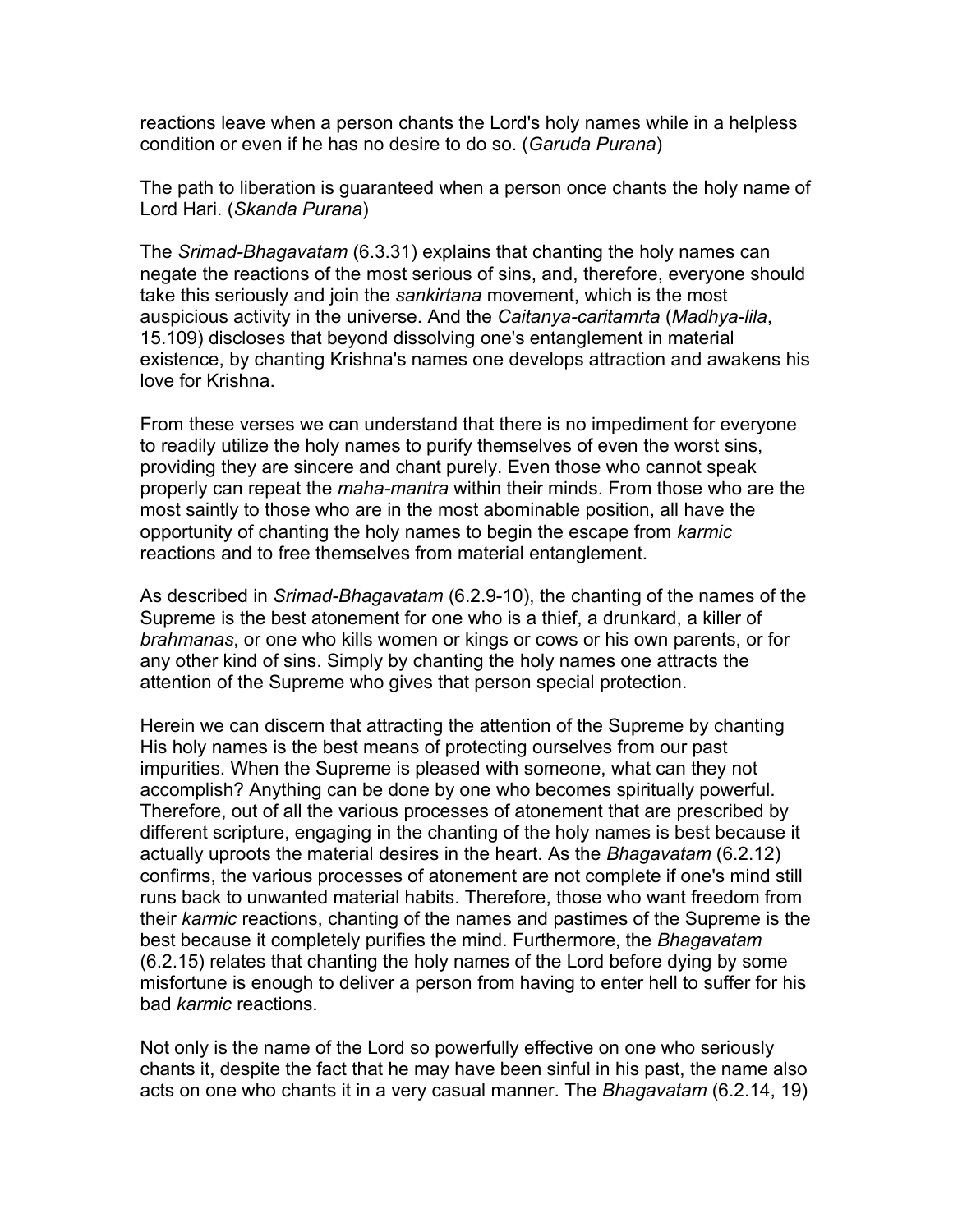points out that even if one chants the holy names neglectfully, jokingly, or simply for entertainment, the holy names are nonetheless effective enough to free the person from unlimited sins, just as a powerful medicine is effective whether a patient who takes it understands it or not.

Even making an offense to God Himself or to the holy names, such offenses can be mitigated by taking shelter of chanting the Lord's holy names. This is related in the *Padma Purana* (4.25.22-27) as follows: When somehow a sin or blemish is committed against the name of Vishnu, the man should always recite the name and sincerely seek its refuge only. Lord Vishnu's names alone remove the sin of those who have committed a sin or offence against the names since they alone, continuously recited, bring wealth. It is the name alone, when recited without interruption, when remembered or heard, either in a pure form or with incorrect syllables, would protect a man. This alone is the truth. Of course, if it is resorted to hypocritically or for greed born of love for body or wealth, it would not quickly produce the desired result. O Narada, this great secret, which removes all inauspiciousness, and keeps off all sins, was formerly heard (by me) from Shiva. O Narada, even those who are intent on committing sins [but refrain from such], but who know the names of Vishnu, would be liberated merely by reciting them.

Pondering all these points, Lord Yamaraja, in *Srimad-Bhagavatam* (6.3.26), concludes that all intelligent men take to devotional service by chanting the holy names of the Supreme because even if they accidentally perform some sinful act, they are protected since the chanting of the Hare Krishna mantra obliterates all sinful reactions.

# **ATTAINING LIBERATION THROUGH CHANTING**

In the previous segment it is mentioned that there are certain channels through which the Infinite descends. Similarly, there are certain channels that the living beings can use to escape material existence and return to the spiritual realm. Of course, the final goal of any religious process or yoga system is to get free from material entanglement and enter directly into spiritual existence. This happens easily for one who learns how to purely chant the holy names, as verified in the *Caitanya-caritamrta* (*Adi-lila*, 8.26, 28) which states that the chanting of the Hare Krishna mantra vanquishes all sins and makes way for the performance of devotional service to begin. The chanting of this *maha-mantra* gives so much spiritual advancement that one easily ends his material existence and attains love of God.

From everything that has been described so far about the glories of the holy name, such as its potency to purify the mind, to relieve us of material activities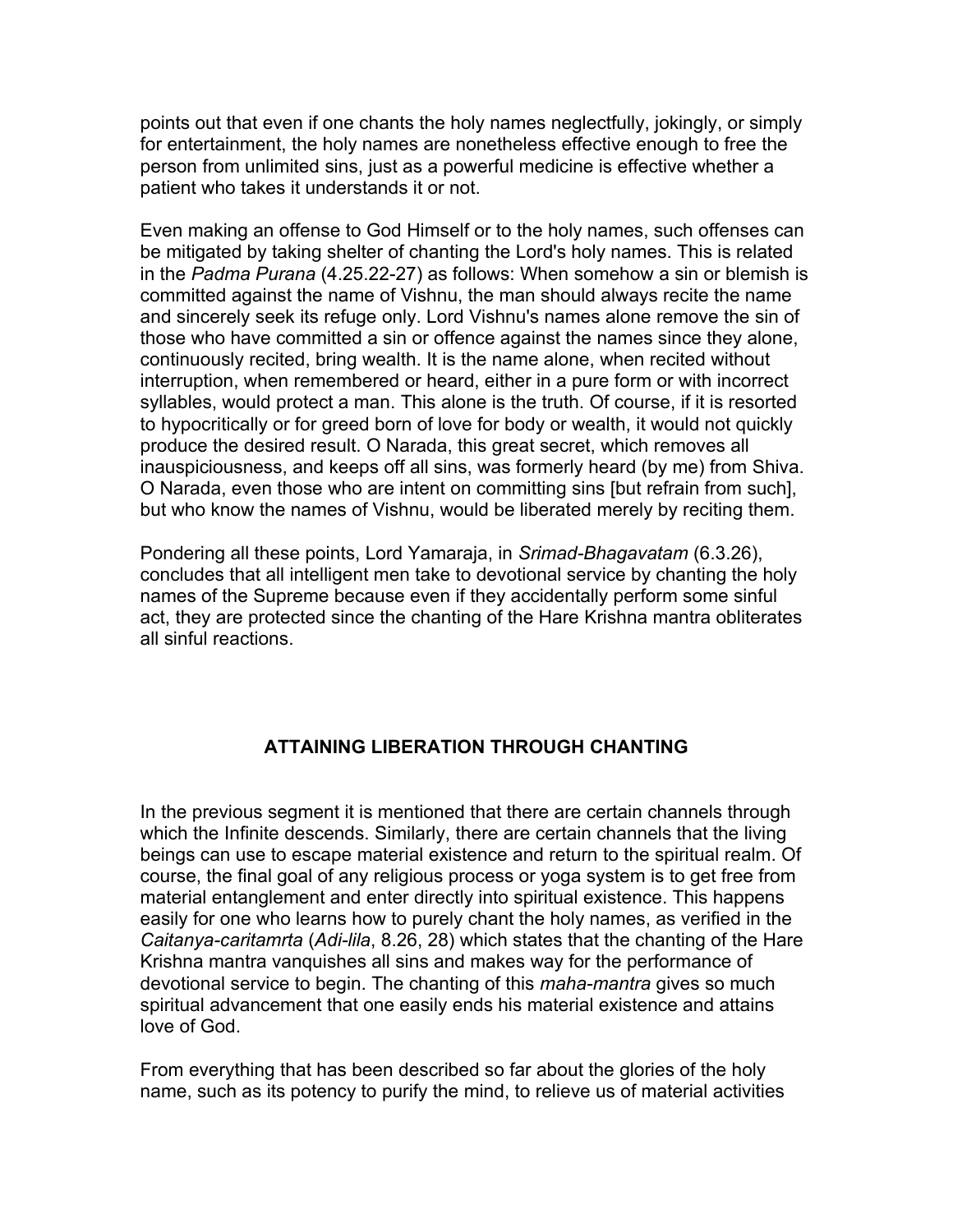and the reactions to sinful acts, as well as to put us in direct contact with the Supreme and reawaken our attraction for Him, it is obvious, especially for this age of Kali-yuga, that the most worshipable object is the Lord's holy names, especially as found in the Hare Krishna *maha-mantra*. The *Bhagavatam* (6.3.22) also confirms this by stating that the topmost religious principle for the entire human race is to engage in devotional service beginning with the chanting of the Lord's holy names. Therefore, those who chant the holy names have reached the ultimate position in civilized life and, if they continue on the path, will attain further realizations in spiritual life up to reaching the platform of pure, unadulterated devotional service. All such transcendental opulences, as stated in the above verses, are attained simply by chanting the Hare Krishna *maha-mantra* without offenses. In this way, one attains the supreme spiritual bliss. The *Caitanyacaritamrta* (*Antya-lila*, 20.14) explains that by chanting the spiritual names of Krishna one tastes spiritual ecstasy when his love for Krishna awakens. Then one attains Krishna's direct association and feels like he is in an ocean of love.

The name "Krishna" literally means "the greatest pleasure," or "He who is allattractive." All living entities are looking for pleasure and happiness. God is the storehouse of all pleasure and whatever happiness we feel in this material world is simply due to contact with His energy. However, by chanting His holy names, we can transcend whatever temporary pleasure is found on the material platform and experience actual spiritual happiness by coming in direct contact with the Supreme, the source of all pleasure. The *Caitanya-caritamrta* (*Adi-lila*, 7.73) verifies that simply by chanting the Hare Krishna mantra a person is freed from material life and will be able to see the Lord.

The mystery behind these names of God is further explained in the *Sri Caitanya Upanishad*, texts 12-14. It explains that the names of the Supreme that are used in the Hare Krishna mantra have specific meanings. *Hari* refers to "He who unties the knot of a person's material desires." Krishna is divided into *Krish*, which means "He who is attractive to everyone," and *Na*, which means "the greatest spiritual pleasure." And *Rama* means "He who is full of spiritual bliss and attracts all others." The Hare Krishna mantra consists of the repetition of these names of the Supreme (Hare Krishna, Hare Krishna, Krishna Krishna, Hare Hare/Hare Rama, Hare Rama, Rama Rama, Hare Hare) and is the best of all mantras and most confidential of secrets. Those who are serious about making spiritual progress continually chant these holy names and cross over material existence.

For one who takes shelter of the *maha-mantra*, he is sure to reach the Supreme because such mystic meditation engages the mind and intelligence in Krishna. By such continued remembrance of Krishna, even though one may seem to be engaged in so many duties, one regains his spiritual consciousness which is the prerequisite for entering back into the spiritual world. As Sri Krishna explains in *Bhagavad-gita* (8.7-8), a person should think of Him as Krishna and carry out one's duty with the mind and intelligence fixed on Him. Thinking and meditating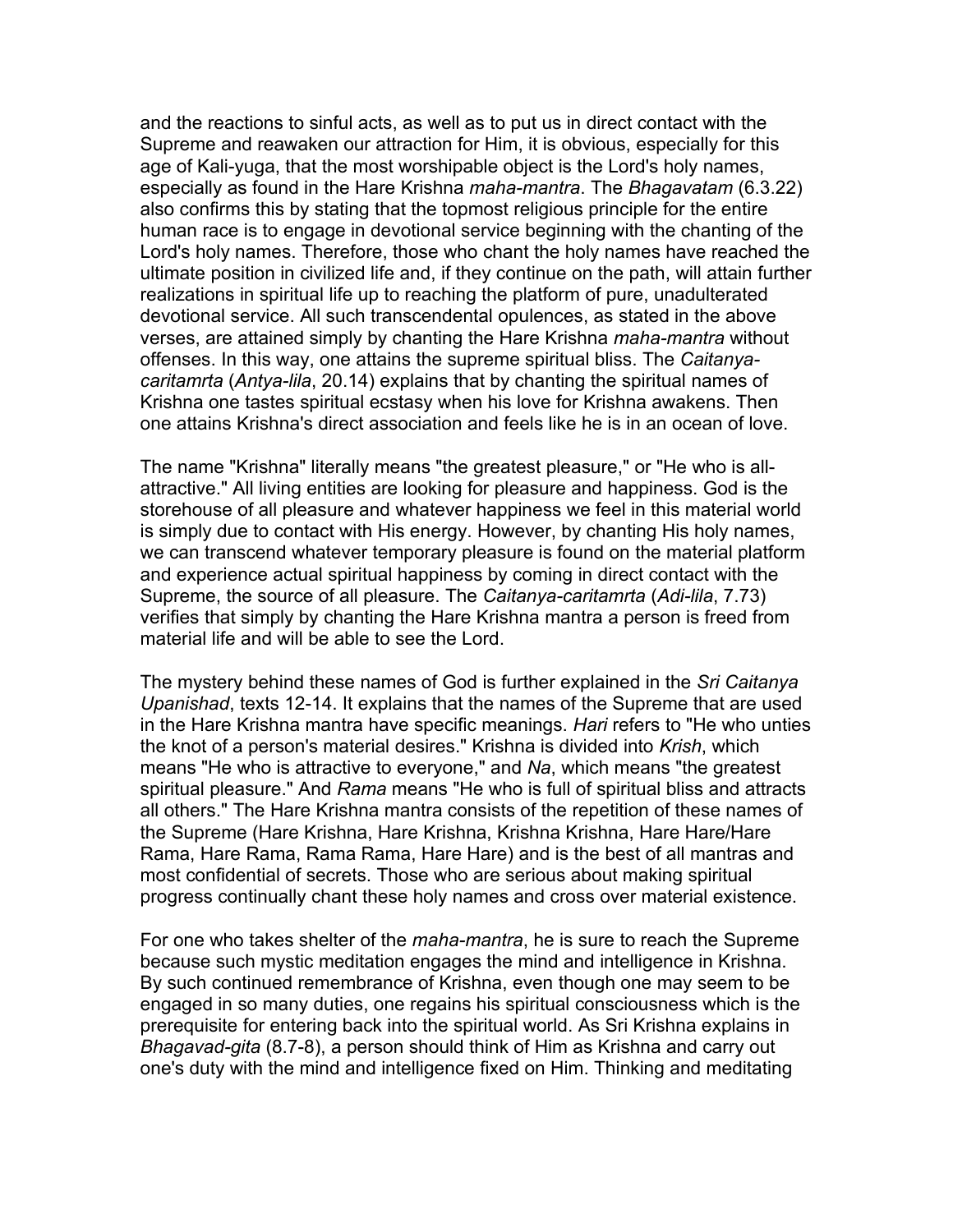on Krishna in this undeviated way, one can be sure to reach the divine Supreme Spirit.

From this information we can understand that if we can continue setting some time aside everyday for chanting the *maha-mantra* and spiritualizing our consciousness, we will be prepared for entering the spiritual realm after death. This is the most important aspect of any yoga or religious system--being free from material consciousness and remembering the Supreme at the time we give up our body. This requirement is easily fulfilled simply by remembering the Lord through chanting His holy names. This is confirmed in the *Srimad-Bhagavatam* (3.9.15) which declares that one who takes shelter of Krishna by invoking His spiritual names at the time of leaving the body is cleansed of many lifetimes of sin and attains Krishna without fail.

The most practical example of this is Ajamila, as previously discussed. The *Bhagavatam* (6.2.49) describes that at the time of death Ajamila chanted the Lord's name and returned to the spiritual world, although he was calling for his son, Narayana, and spent a lifetime in sinful activity. So where is the doubt that if one seriously chants the Lord's holy name he will return to the spiritual world? Therefore, as the *Bhagavatam* (6.2.46) elaborates, for one who is serious about attaining freedom from material existence, there is nothing more effective than chanting the holy names of the Supreme and discussing His pastimes and qualities. Other processes are not as complete and leave one's mind tainted with passion and ignorance. Furthermore (*Bhag*.6.3.24), all of one's sinful *karmic* reactions are wiped out simply by chanting the Lord's names and glorifying His qualities and activities. Even if one cannot properly pronounce the holy name, a person will achieve liberation if he chants without offense.

## **GOD INAUGURATES CHANTING THE HOLY NAMES**

We should not think that *sankirtana*, the chanting of the Lord's holy names, is simply part of the system of *mantra-yoga*, or is merely a formula that has been passed down through the ages like other yoga systems. Nor is it a ritual, ceremony, or activity meant for producing good *karma* or positive fruitive results. Neither is it merely a way to focus the mind and achieve peace and tranquility. It is more than any of these.

As previously explained, there is a system of self-realization especially recommended for each age. In the age of Kali, people are not attracted to spiritual pursuits and are often rebellious against anything that seems to restrict or stifle their freedom to do anything they want. Since in this age we are so easily distracted by so many things and our mind is always in a whirl, we need an easy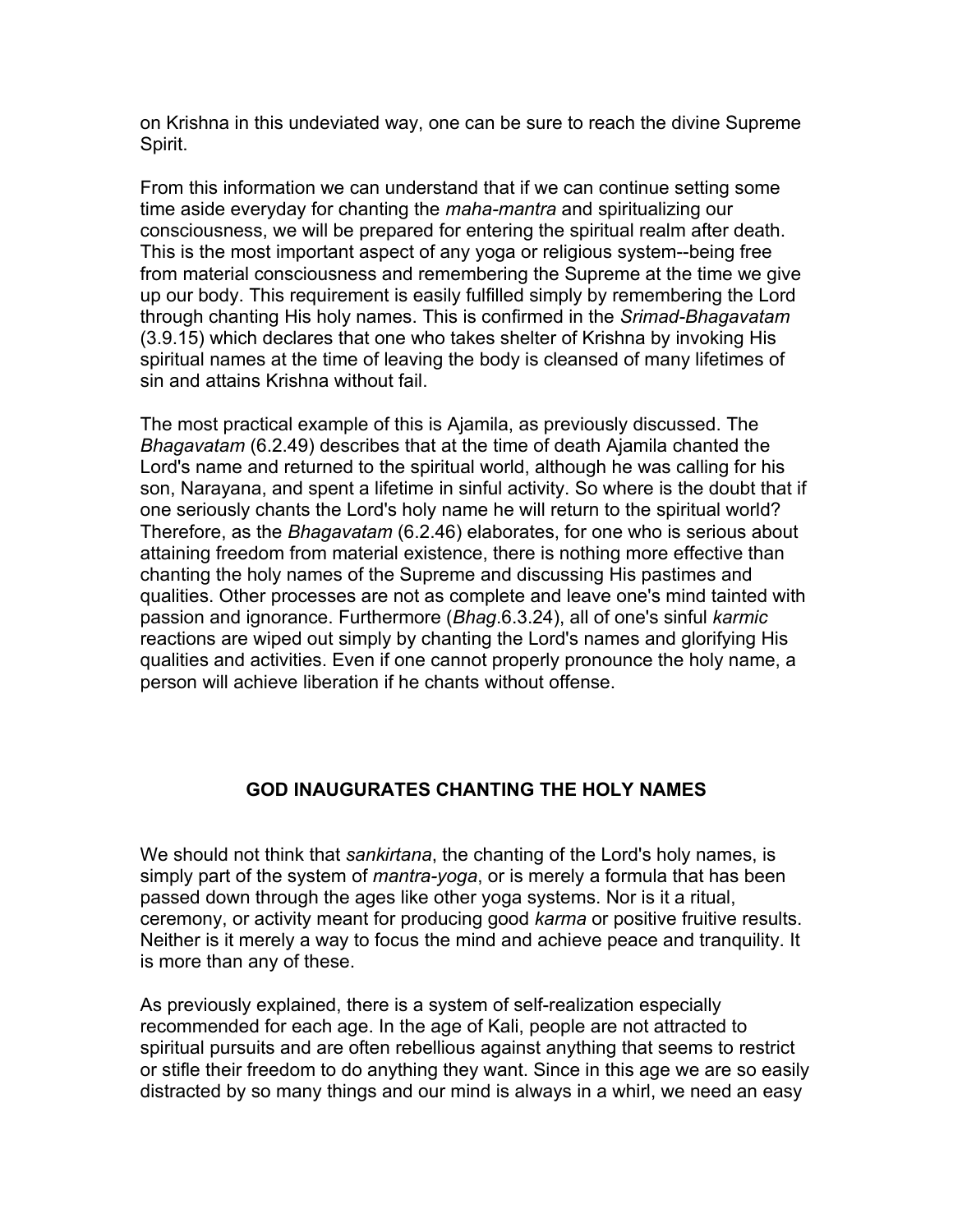path. Therefore, the Vedic *shastra* explains that God has given us an easy way to return to Him in this age. It is almost as if He has said, "Since you are My worst son, I give you the easiest process." The *Caitanya-caritamrta* (*Adi-lila*, 3.40) confirms this and says that the Supreme Being descends as Sri Caitanya, with a golden complexion, to simply spread the glories of chanting the holy names, which is the only religious principle in this age of Kali. In this way, God Himself has given the method of chanting His holy names as the most effective means to reach His spiritual abode.

The Lord always descends to establish the codes of religion. This is confirmed in *Bhagavad-gita* (4.6-8) where Lord Krishna explains that although He is unborn and the Lord of all living beings, He still descends in His spiritual form in order to re-establish the proper religious principles and annihilate the miscreants whenever there is a decline of religion and a rise in irreligious activity.

Though there are many incarnations of God, all incarnations are known and predicted in the Vedic literature. Each incarnation performs many wonderful pastimes. But in Kali-yuga the Lord descends as His own devotee in the form of Sri Caitanya in order to show the perfect example of how devotional service should be performed, and to stress the chanting of the Hare Krishna mantra for this age by inaugurating the process of the *sankirtana* movement.

Predictions of the appearance of Lord Caitanya can be found in many Vedic texts. One of them is from the *Svetasvatara Upanishad* (3.12): "The Supreme Personality of God [Purusha] is Mahaprabhu [great master], the propagator of transcendental enlightenment." Another is from the *Vayu Purana*: "In the age of Kali I shall descend as the son of Sacidevi to inaugurate the *sankirtana* movement." The *Bhagavatam* (11.5.32) also describes how intelligent men sing the holy names to worship the incarnation of God who is accompanied by His associates and always sings the names of Krishna. And in the *Caitanyacaritamrta* (*Adi-lila*, 3.19-20) the Supreme Lord Himself describes how He will appear as His own devotee to perform and teach devotional service by inaugurating the *sankirtana* movement, which is the religion for this age.

The *Sri Caitanya Upanishad* (texts 5-11) of the *Atharva-veda* contains the most detailed prediction of Lord Caitanya's appearance and activities. When Pippalada asked his father, Lord Brahma, how the sinful living entities will be delivered in Kali-yuga and who should be the object of their worship and what mantra should they chant to be delivered, Brahma told him to listen carefully and he would describe what will take place in the age of Kali. Brahma said that the Supreme Lord Govinda, Krishna, will appear again in Kali-yuga as His own devotee in a two-armed form with a golden complexion in the area of Navadvipa along the Ganges. He will spread the system of devotional service and the chanting of the names of Krishna, especially in the form of the Hare Krishna *maha-mantra*; Hare Krishna, Hare Krishna, Krishna Krishna, Hare Hare/Hare Rama, Hare Rama, Rama Rama, Hare Hare.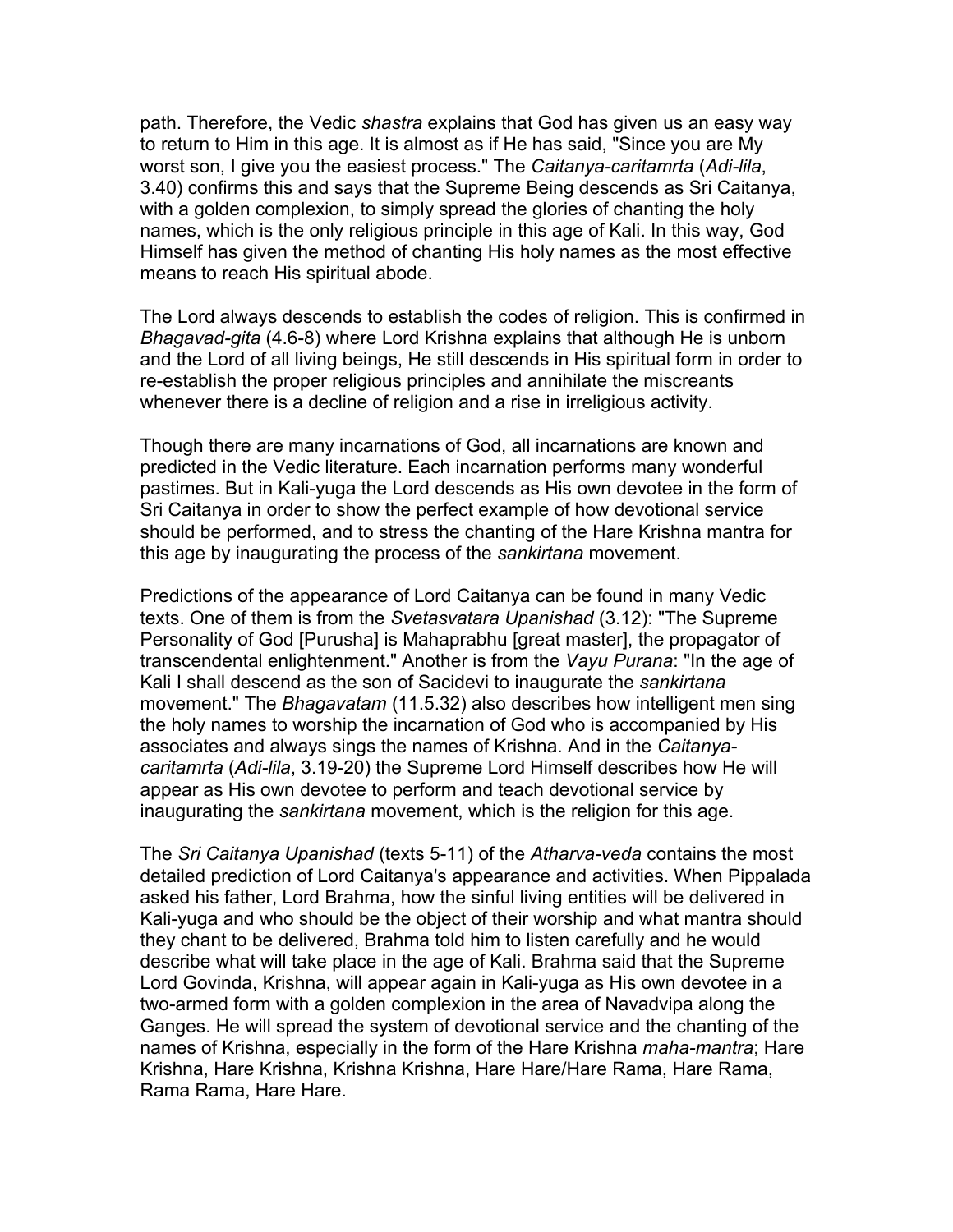These and other predictions confirm the fact that Sri Caitanya Mahaprabhu would appear to specifically propagate the chanting of the holy names. Of course, now, five hundred years after Lord Caitanya's appearance, we have complete descriptions and elaborations on His life, activities, and philosophy, as had been written by His close associates. This verifies the fact that the chanting of the *maha-mantra* is the rare and special opportunity given by God for all to be relieved from the problems of the age of Kali and of material life in general. As confirmed in the *Caitanya-caritamrta* (*Adi-lila*, 3.77-78), it is Sri Krishna Caitanya who inaugurates the congregational chanting of the holy names, which is the most sublime of all spiritual sacrifices. Intelligent people will worship Him through this means, while other foolish people will continue in the cycle of repeated birth and death in this material world.

In another place in the *Caitanya-caritamrta* (*Antya-lila*, 20.8-9), Sri Caitanya specifically tells Svarupa Damodara and Ramananda Raya that chanting the holy names is the most practical way to attain salvation from material existence in this age, and anyone who is intelligent and takes up this process of worshiping Krishna will attain the direct shelter of Krishna.

#### **HOW TO CHANT THE MAHA-MANTRA**

There are no hard and fast rules for chanting the Hare Krishna *maha-mantra*. One can chant anywhere, anytime, in any situation. In fact, the *Caitanyacaritamrta* (*Antya-lila*, 20.18) describes that chanting the holy name at any time or place, even during sleep or while eating, brings one all perfection. However, there are different stages of chanting. The first stage of chanting is the offensive stage, the second stage is offenseless chanting, and then is the third or pure stage of chanting, which is when the chanting becomes extremely powerful.

The proper way to chant is to give up all of our internal thoughts. As mentioned before, it is almost impossible to meditate on the void and empty our mind of all thinking. Our mind is always being pulled here and there by something. But the chanting process is easy because we simply concentrate on the mantra. However, our meditation on the mantra will be most effective if we can avoid the internal dialogue we always have within our mind. We should not be chanting while we make plans for the day, or while focusing our attention on other things. The *maha-mantra* is the Supreme in the incarnation of sound. Therefore, we must chant with complete respect and veneration. We must give the mantra our full attention, otherwise it is offensive. The process is to simply chant and hear. That is all. If we can do that, then we will make rapid progress and quickly attain the second stage of chanting, which is the offenseless stage.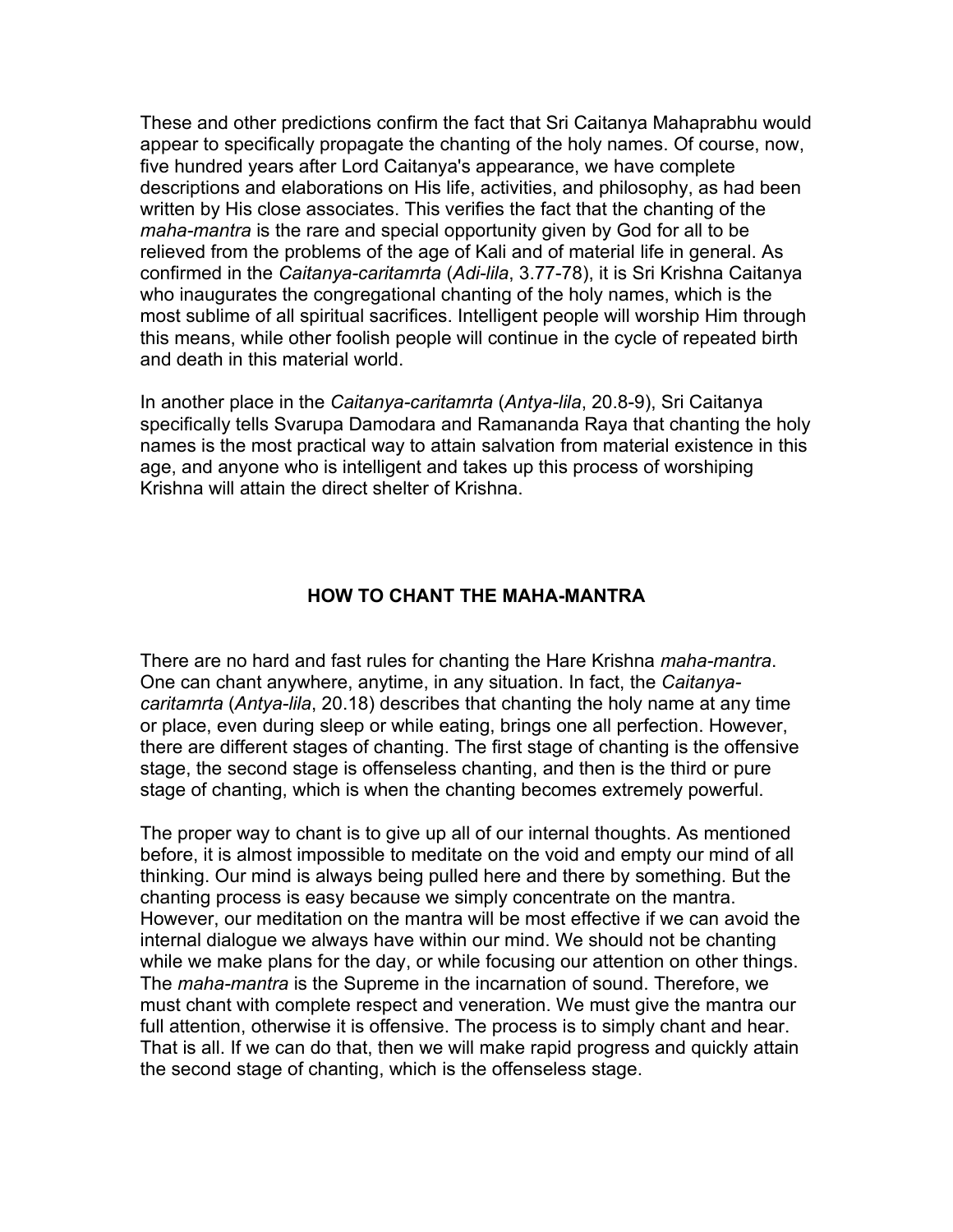As one progresses through the second stage, a person begins to get a taste for the chanting, and begins to feel the nectar of joy and bliss within the names. As a person enters the third or pure stage of chanting, the layers of ignorance that keeps one from realizing their spiritual identity are peeled away. At the fullest point, one gains direct perception of their spiritual identity and relationship with God, and is immediately liberated while still in the material body. The Lord reveals Himself to such a sincere devotee and the devotee relishes the taste of transcendental life. As Srila Rupa Gosvami states in his *Sri Upadesamrita* (text 7), everything about Krishna is spiritually sweet, such as His names, qualities, and activities. But one who suffers from the disease of ignorance cannot taste this sweetness. Yet by chanting the names everyday, a person can destroy this disease and relish the natural sweetness of Krishna's names.

The Hare Krishna mantra is said to contain everything for both material and spiritual well-being. So if one chants Hare Krishna with material desires, he will attain these. And if one wants *mukti*, or liberation from the material world, he can also get that. Then again if one chants the Hare Krishna *maha-mantra* understanding that Radha and Krishna are personally present there enjoying intimate pastimes in Vrindavana, then one can attain Their eternal loving service. Ultimately, the content of the mantra cannot be separated from the *sadhaka's* or practitioner's mentality. Both have a part to play at what will be attained through the use of it.

The essential state of mind that one should have while chanting the *mahamantra* is described by Sri Caitanya Mahaprabhu Himself in the third verse of His *Siksastaka* prayers:

"One should chant the holy name of the Lord in a humble state of mind, thinking oneself lower than the straw in the street; one should be more tolerant than a tree, devoid of all sense of false prestige and should be ready to offer all respect to others. In such a state of mind one can chant the holy name of the Lord constantly."

The names of God come directly from the spiritual world, Vaikuntha, which means the place of no anxiety. Therefore, the more we are absorbed in *kuntha*, or anxiety caused by material pursuits, the longer it will take for us to reach the Vaikuntha platform. But the more we associate with the Vaikuntha vibration of the *maha-mantra*, the sooner we will progress to the stage of experiencing the ecstasy that comes from awakening our transcendental love for the Supreme. The *Caitanya-caritamrta* (*Adi-lila*, 8.27) confirms that bodily transformations of spiritual ecstasy, such as trembling, perspiration, a faltering voice, and tears, may manifest when one's spiritual love for the Lord is actually awakened.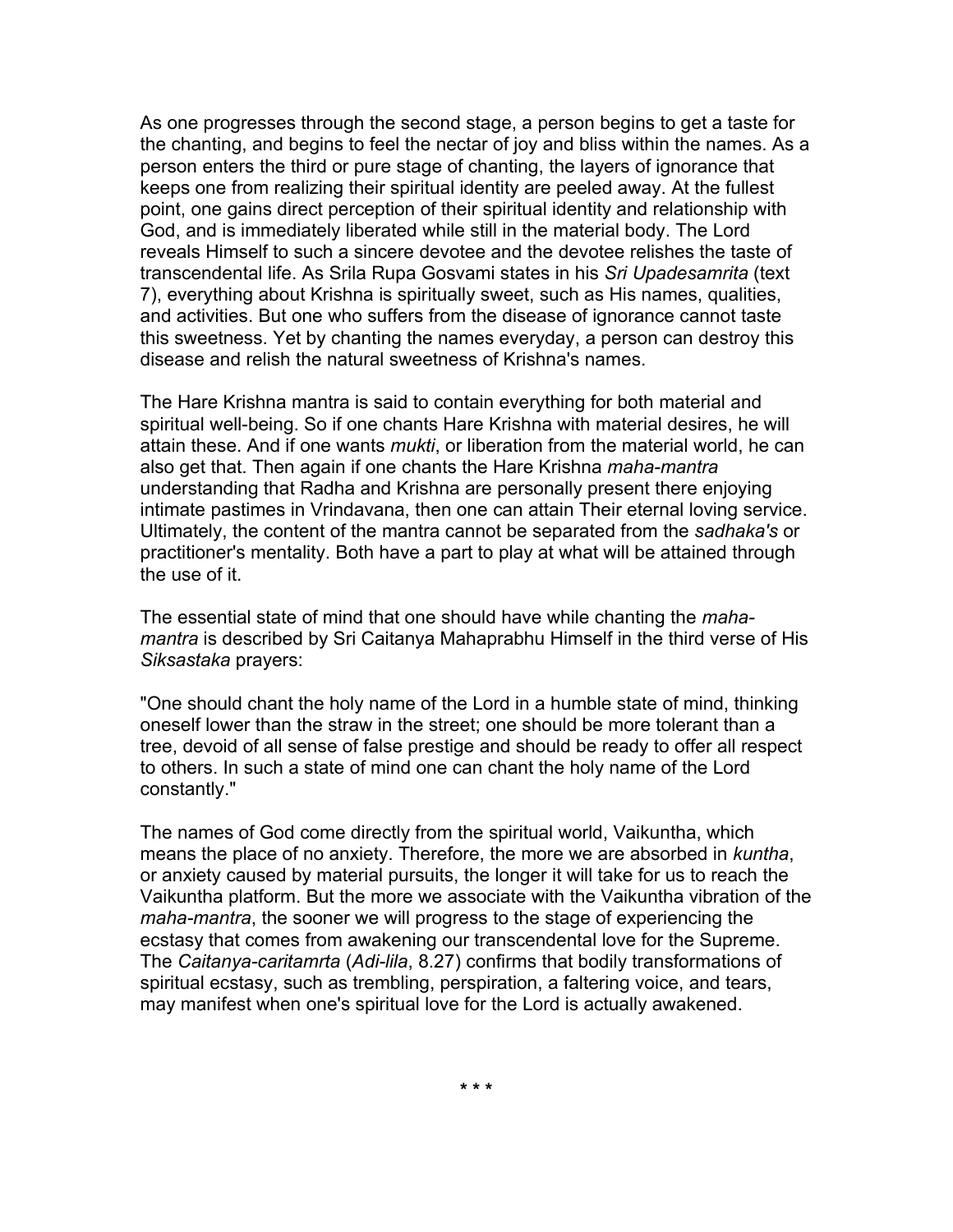To begin progressing on the path of chanting the *maha-mantra*, it is prescribed that the practitioner chant on beads called *japa-mala*, similar to a rosary, that consists of 108 beads with one extra head bead, which is larger than the others. This represents the 108 *Upanishads*, or, as described elsewhere, Krishna in the form of the head bead surrounded by 108 of His most advanced devotees.

You may be able to purchase a set of *japa* beads at certain import shops or temples. If you cannot find them anywhere, you can also make them. Simply go to a crafts shop and purchase 108 beads of the same size and one larger bead of your choice for the Krishna bead. Also get a length of durable nylon cord. String the 108 beads with a knot in between each one and bring the two ends of the cord through one hole of the Krishna bead and out the other side where you tie the two ends of the cord together in a firm knot. Then cut the remaining lengths of the cord so you have a small tassle. Now you have got your own set of beads for *japa* meditation.

One chants the Hare Krishna mantra once on each bead from the head bead all the way around the 108 beads. This is one round, or one *mala*. Then without chanting on the Krishna bead, turn the beads around in your hand and go in the opposite direction and chant another round. One should try to set a certain amount of time aside each day, preferably in the morning, to peacefully sit down or walk and chant the particular number of rounds you have set for yourself. One may chant two rounds, four rounds, or whatever one can do.

For those who are serious, it is prescribed that they chant a total of at least sixteen rounds everyday. With a little practice, this normally takes about two hours. Two rounds will take about fifteen minutes. But one should set a fixed number of rounds to chant everyday. Then one can also spend some time reading *Bhagavad-gita* or *Srimad-Bhagavatam* to enhance his or her spiritual development. A daily program of chanting and reading will produce definite results very quickly.

When you are ready to use the mantra, it does not hurt to calm the mind through the basic steps of preparation that have already been described, such as a little *pranayama* breathing techniques and so on. This is, after all, steps for preparing to attain deeper levels of awareness and consciousness, although this is not necessary. Then take your *japa* beads and begin intently chanting the Hare Krishna mantra. When the mind is calm and focused, it will especially be able to concentrate on the vibrations of the mantra. As you chant it with your voice, it is received through the ear and considered by the intelligence. From there it goes deeper into the consciousness. Let no other thoughts enter the mind so that the mantra is all there is. Dive deep into the sound of your chanting and feel the vibration of the holy names and the energy they emit.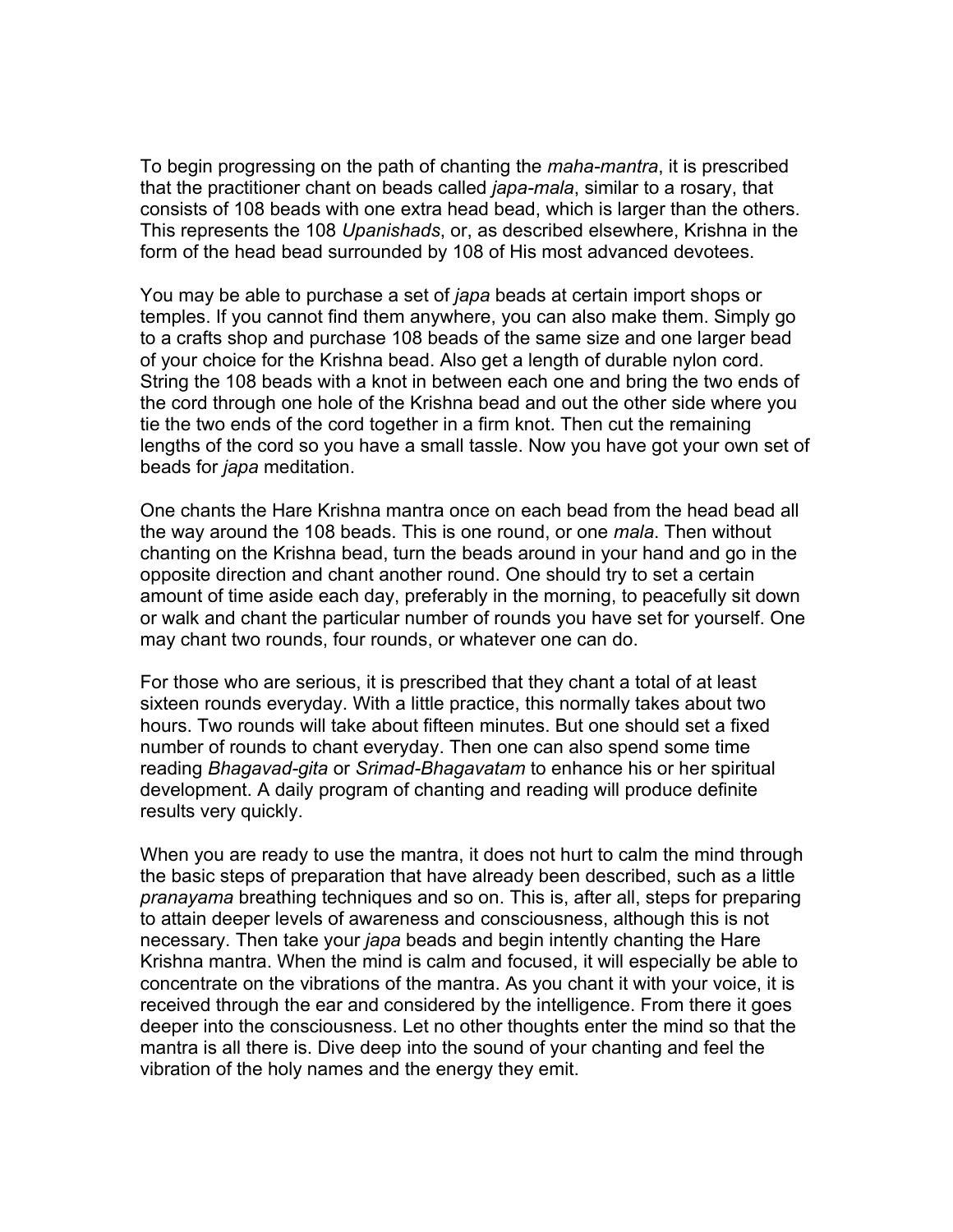As you become regulated at this, doing it everyday, changes will begin to manifest in your consciousness that may be imperceptible at first, while other changes begin that will be noticeable from the start. You will often notice an internal energy within you that was not there before. Amongst other things, you may also feel more sure of your own position and purpose in life, and a closer affinity with God and all beings. Of course, this is just the beginning, so if you do this regularly, deeper insights and realizations will occur as your consciousness acquires more clarity and purification.

This short description does not include that you could also get a real taste for the nectar within the Lord's holy names themselves as you can begin to perceive a reciprocation between yourself and the Lord in His names every time you begin to chant. This takes on a whole different side of spiritual growth which more closely links one to God, which, after all, is the whole purpose of any sort of yoga or religion.

As with any form of meditation, it is best to do your chanting in the early morning when it is quiet and peaceful, and before your mind starts with the activities of the day. However, you can do it anytime or even at a few different times, such as in the morning and again in the evening to put things back into perspective, especially if you have had a busy or difficult day.

## **CONCLUSION**

This chapter contains descriptions of the glories and effectiveness of chanting the *maha-mantra*. Those who are intelligent will certainly add this spiritual practice to their lives. By taking it seriously, they will soon notice a change in their disposition. They may feel more peaceful, content, happy, etc. One trait that is always noticeable in a person who seriously takes to *bhakti-yoga* and the chanting of the *maha-mantra* is a decrease in such feelings as anxiety and distress, up to the point of complete fearlessness. Once someone is no longer afraid of death, then what is there to be afraid of in this material world? One loses such fear when he or she is spiritually self-realized and knows he or she is not this body and, therefore, not actually subject to death, but merely undergoes a transformation of giving up the body. And by taking shelter of the protection of the holy names of Krishna, one will remain spiritually safe in any condition of life.

It is unfortunate that many people in the world are either not aware of this transcendental knowledge or have no taste for it. For such people, extensive material engagements and plan-making are their primary occupation. But this kind of activity is like working hard for nothing because in the end one is awarded only with death, in which all material assets are lost. As stated in *Srimad-Bhagavatam* (3.9.10), nondevotees engage in very troublesome work and cannot